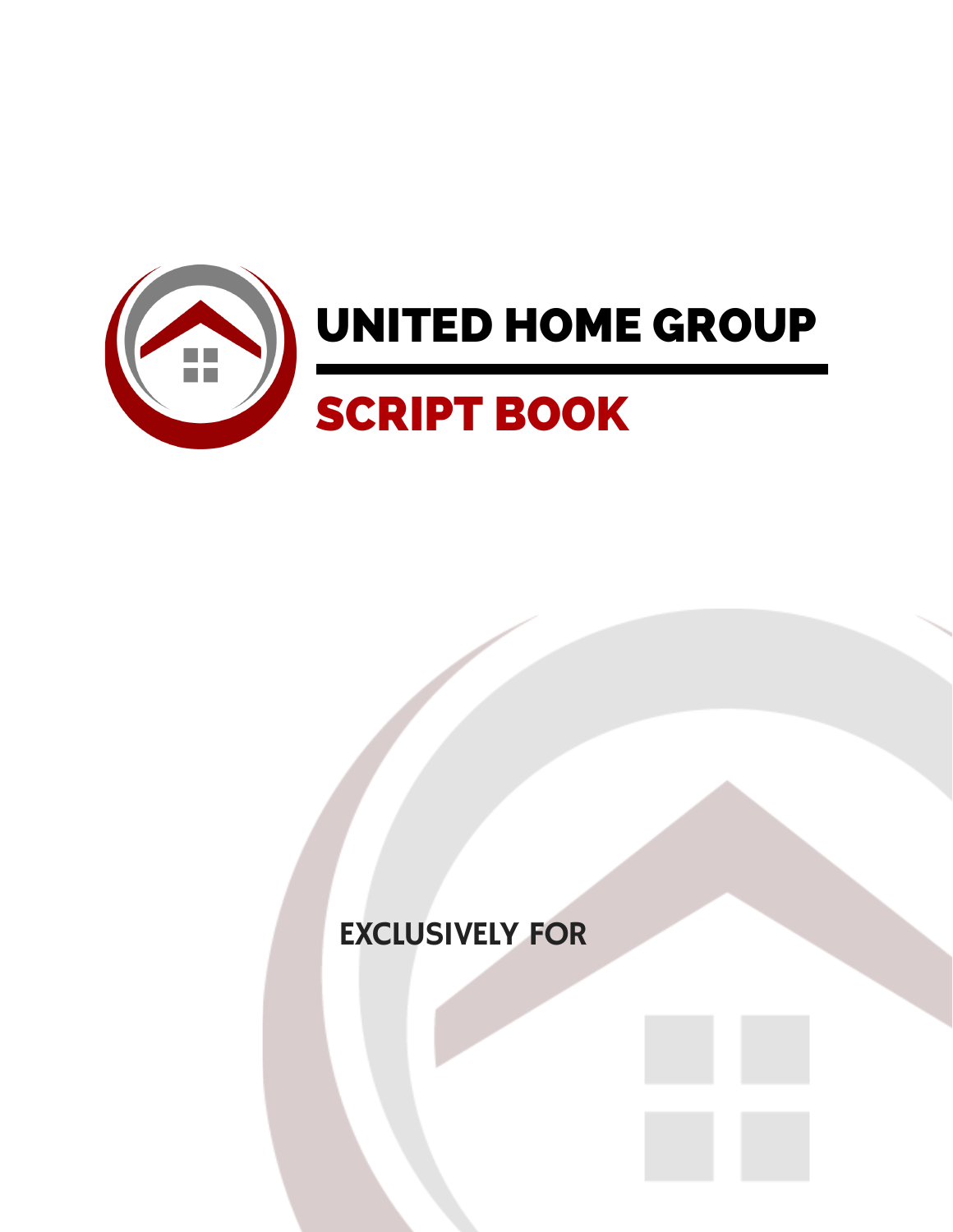# **TABLE OF CONTENTS**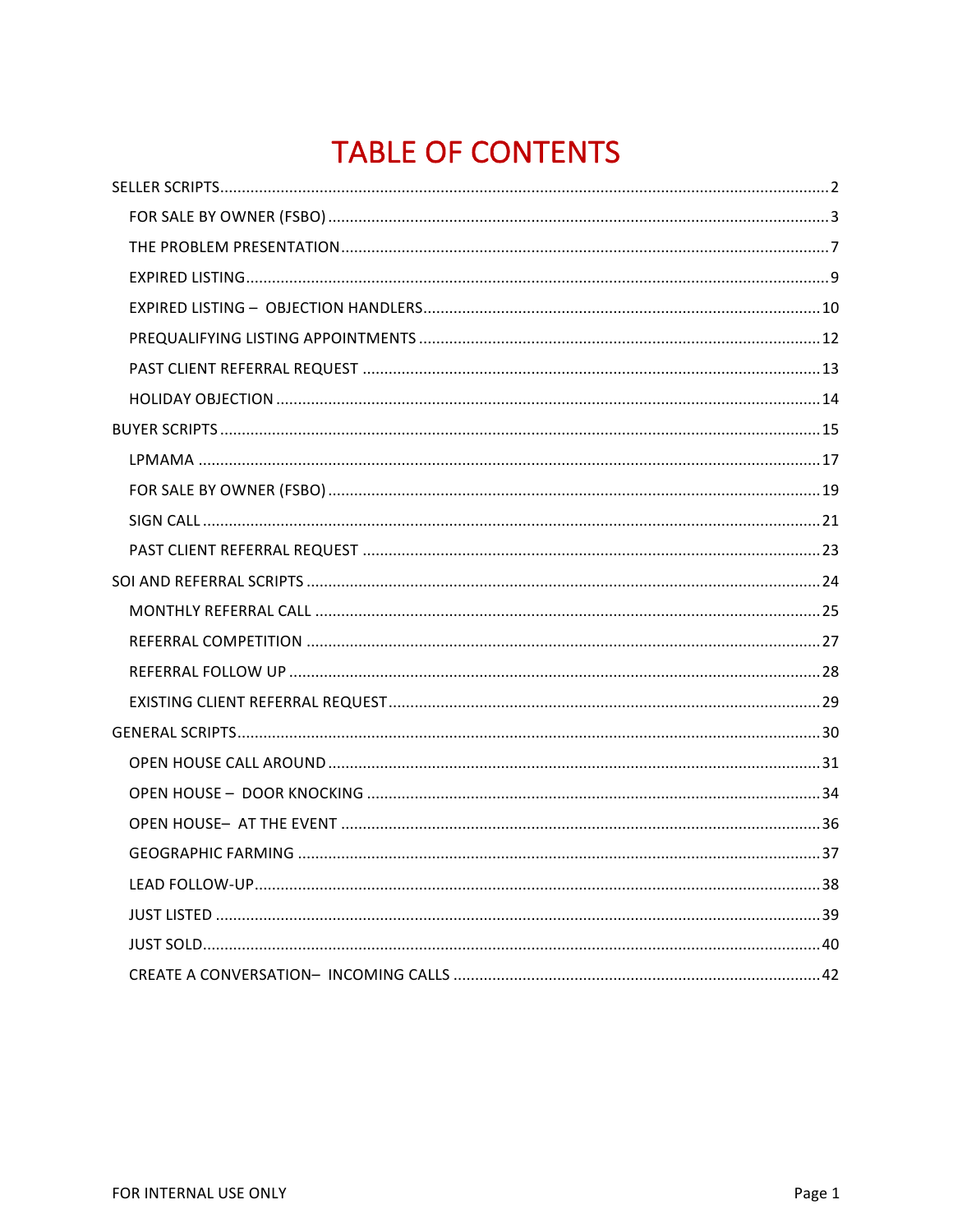# SELLER SCRIPTS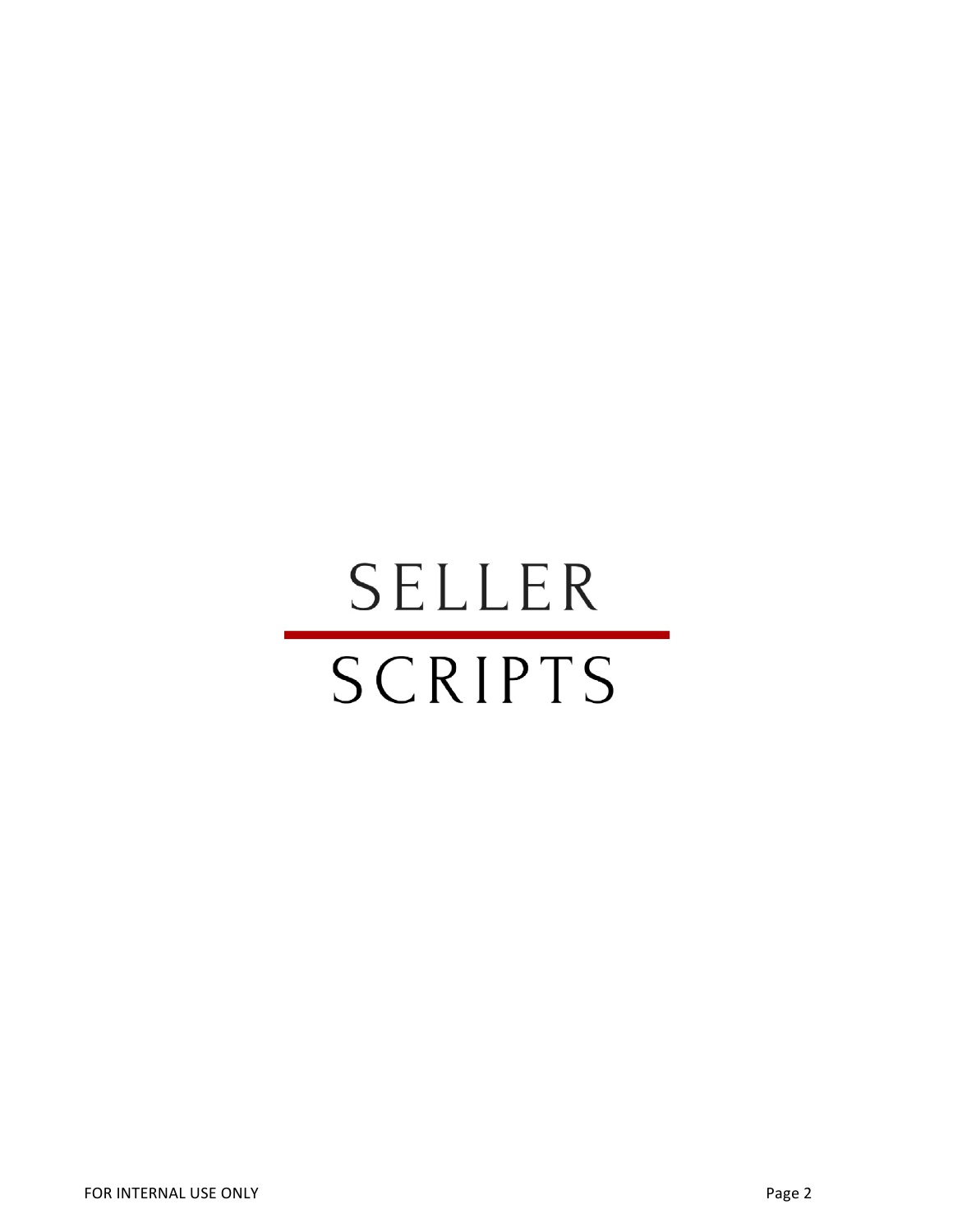

# FOR SALE BY OWNER (FSBO)

#### **SCRIPT 1:**

Hi, I'm calling about the house for sale. Is this [Seller's Name] OR [The Seller of [Address]? Great.

*My* name is [Agent's Name]; I am a Real Estate Agent here in the area and I noticed that you have your home for sale and you're selling it yourself. Is that right? Fantastic.

*I* am calling you today because we have helped a lot of For-Sale-By-Owners sell their houses OR [I] *work* with a lot of buyers and sellers in the area] and I am just calling to see how things are *working out for you.*

*When you...* SELL THIS HOUSE..., where will you be moving to?

*What is your ideal time frame for getting there?* 

*I* am curious, is commission the main reason why you decided to sell the house on your own, *instead of using an agent?*

*If* I can show you how I can... SELL THIS PROPERTY... for you and actually... NET YOU MORE *MONEY...* than if you sell it yourself, even after my commission is paid, is that something you *would* be interested in looking at?

#### **IF THEY SAY SOMETHING LIKE, "I DON'T SEE HOW YOU CAN DO THAT?"**

*I* completely understand. If you thought an agent could do that for you, you would have hired one already, right? And at the same time, if there was a financial benefit for you to list with me, rather than sell it on your own, you'd probably go ahead and do it, wouldn't you? Exactly.

*That is why we should meet. I'll tell you what, I can come by on [Day] at [Time] or [Time] and show you why so many people have… CHOSEN ME… to …GET THEIR HOUSE SOLD.*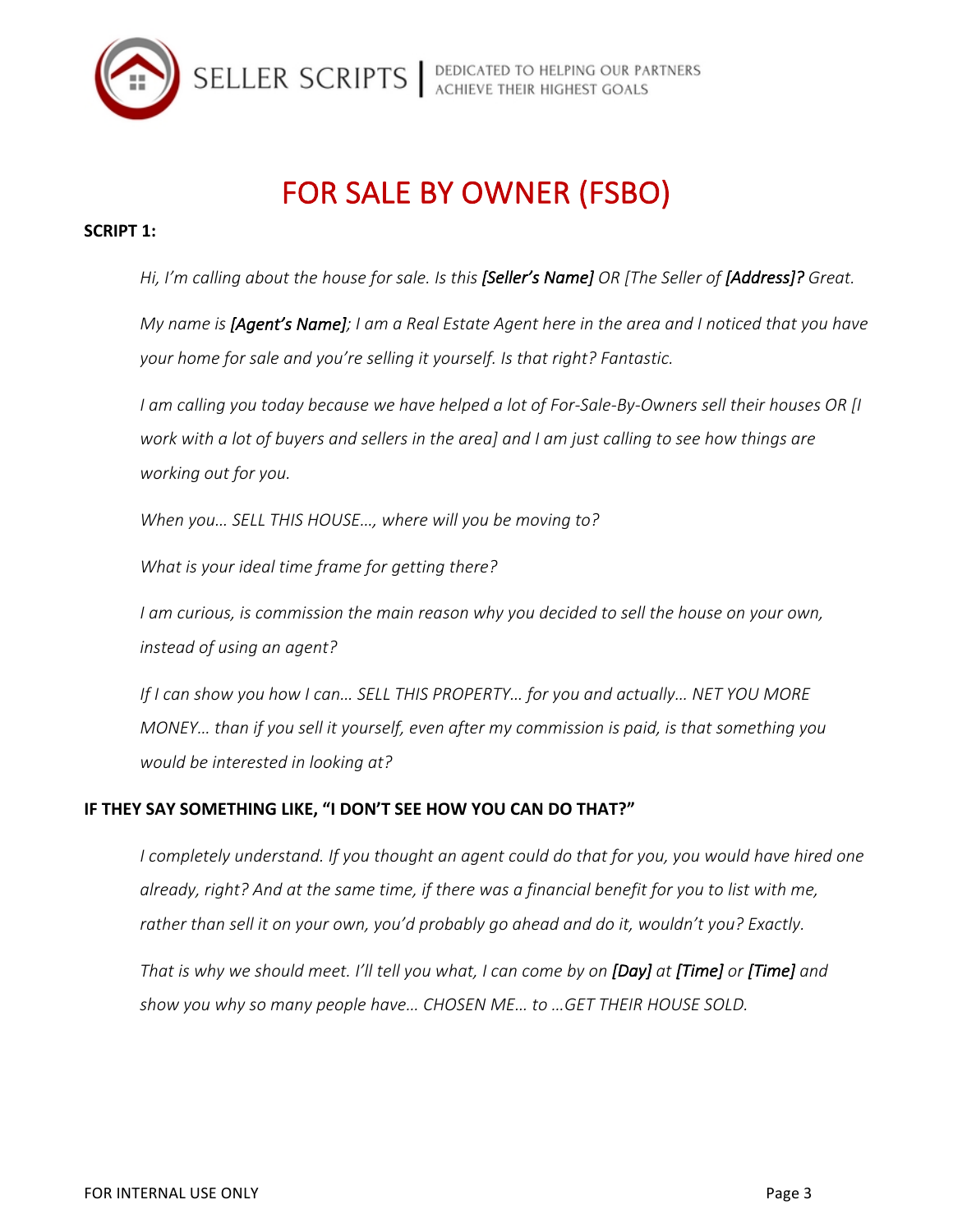

## SCRIPT 2:

Hello, thank you for taking my call! This is [Agent's Name] with the United Home Group and I was *curious…*

When your house sells, where are you moving to?

#### IF THEY ASK WHY YOU ARE ASKING:

*Frankly, the reason I am calling is every day I proactively... LOOK FOR BUYERS... for my sellers.* 

And that is of course what you would want an agent to do for you, right? I mean, if you hired an *agent.*

#### WHATEVER THEY SAY:

*Most agents do the "3 P's" of real estate. They place a sign in a yard, put it in Multiple Listing* Service, and pray someone else sells it. I, on the other hand, do the additional "2 P's", which are *proactively prospect to find buyers and price watch daily.*

So, when your house sells, where will you be moving?

#### IF THEY TELL YOU WHERE THEY ARE MOVING:

That is exciting!

*How soon do you need to be there?*

*Now that you have decided to... SELL YOUR HOUSE... how would you rate your motivation? On a scale of 1-10 with 10 being highest.*

Just out of curiosity, how did you determine the price of your house?

Why did you decide to... SELL YOUR HOUSE... yourself instead of listing it with a real estate agent?

How much time will you take before you consider hiring the right agent for the job to... SELL YOUR *HOUSE?*

Are you familiar with what I do to get houses sold?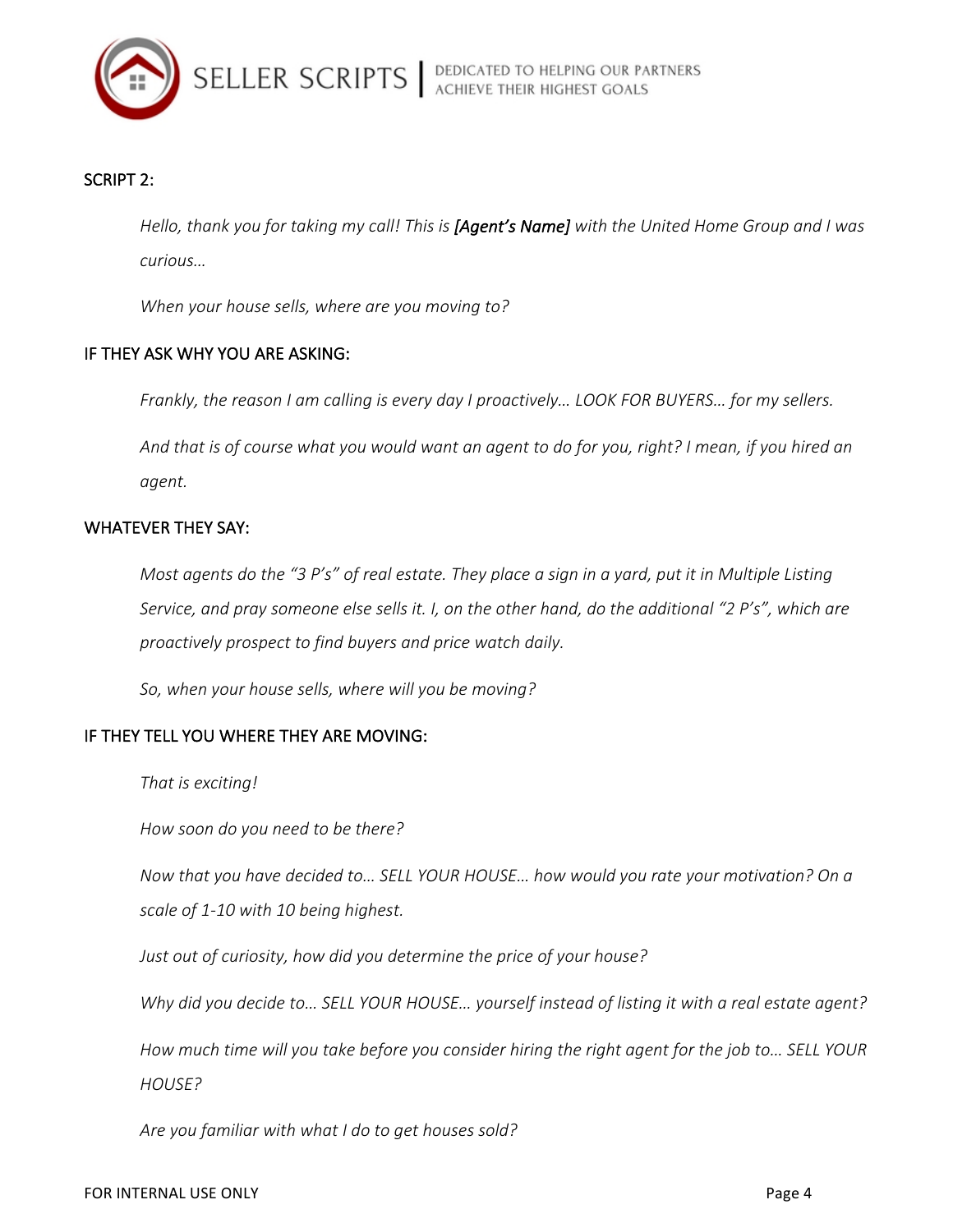

*Oh, really...* When would be the best time to show you? At [Time] or [Time]?

The more you talk with me, the more you will see why people just like you… CHOOSE ME... to help *them with their real estate needs.*

#### SCRIPT 3:

*Hello, and thank you for taking my call. This is [Agent's Name] with the United Home Group and I work* with many buyers in the area and I was wondering: How can I help you? Just out curiosity, *where are you moving to?* 

*The reason I* ask is I have listings in the area, and I/we was hoping you might be a buyer for one of *my/our listings. You see, I call daily to find buyers for my sellers.* 

By the way, when do you have to be in [Destination]?

How long will you try to... SELL YOUR HOUSE... yourself before you would consider listing with an *agent? Great.*

That is exactly why I should come by your house. At a weak moment, you might end up with a weak agent and I intend for you to meet an agent who many for-sale-by-owners have decided to *list* with because I help them get what they want. When could I stop by and see you for about 15 minutes? I can look at your house and tell potential buyers about it. Would [Time] be okay, or *would* [Time] be better?

#### SCRIPT 4:

Hello, and thank you for taking my all. This is [Agent's Name] with the United Home Group and I am calling so I know all about the houses on the market, not just the ones in the Multiple Listing *Service.*

*I'd like to ask you just a few quick questions, if I may. (Not a question)* 

- May I ask where you are moving to?
- How soon do you need to be there?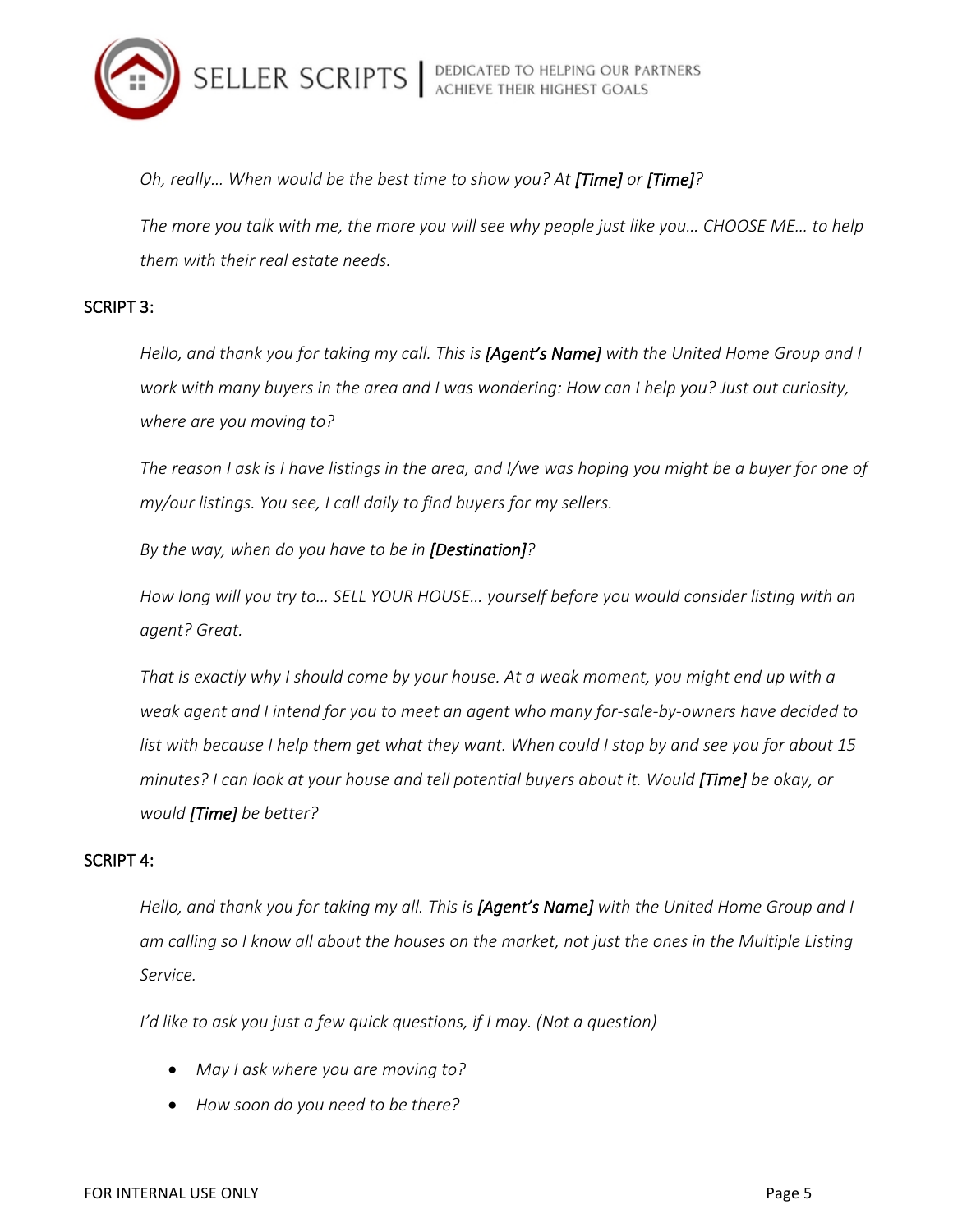

- *What price are you asking for your house/property?*
- *How did you choose that price?*
- How long have you been trying to... SELL YOUR HOUSE... by yourself?
- Are you willing to... DROP YOUR PRICE... when working with a buyer? (See Problem *Presentation for details on why this may happen)*
- What type of marketing are you using to... SELL YOUR HOUSE?
- Are you aware of all the marketing techniques I use to get your house sold?
- Great. I could come by and show you at [Time], or would [Time] be better? That way I can share with you ideas that may help... SELL YOUR HOUSE.

#### **BONUS PHRASES**

- Luckily I called you today so I could share with you how I get houses sold. When I come by, *I* could show you my marketing techniques and see if they work for you.
- Undoubtedly you are sensing that a top agent, like myself, may be just what you need to... SELL YOUR HOUSE... in today's market. Aren't you?
- Let me ask you: Why would a buyer buy directly from you when an agent does not cost them any money, unless it was a great deal?
- If I could show you a way that you could... NET MORE MONEY... by doing business with *me, would you do so?*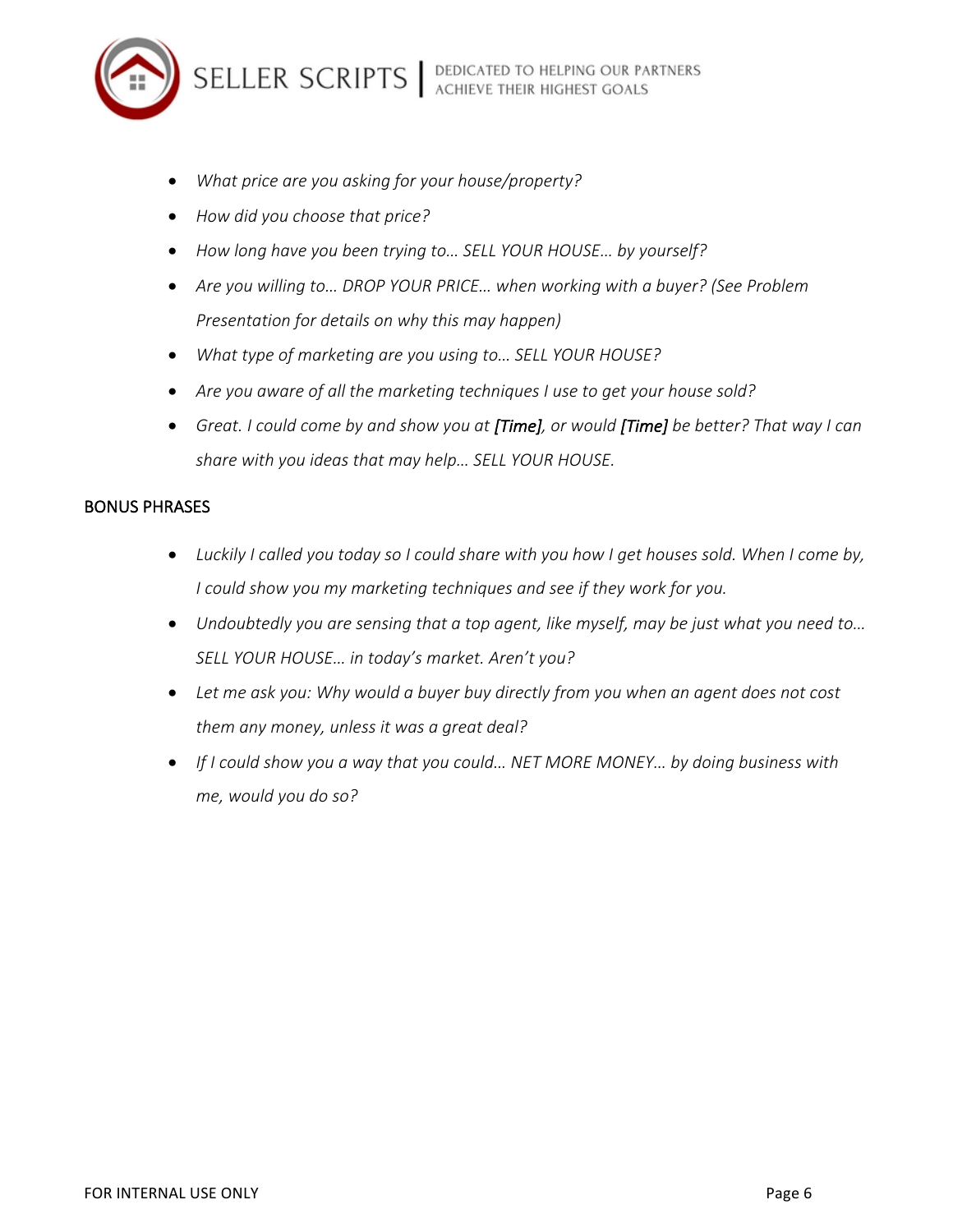

SELLER SCRIPTS | DEDICATED TO HELPING OUR PARTNERS

# THE PROBLEM PRESENTATION

# NOTE: YOU WILL ASK MANY OF THE SAME QUESTIONS DURING THE P.P., AT THE BEGINNING, THAT YOU DID ON THE PHONE. THE P.P. IS ABOUT GETTING THE SELLER TO REALIZE THEY HAVE A PROBLEM AND TO SET A LISTING PRESENTATION APPOINTMENT WITH THEM.

SCRIPT 1:

[Seller's Name], how many buyers have viewed the home? Great.

And how many offers have you received? Wow.

And why have you not accepted one yet? (Most likely due to them being investors and "low-ball")

**[Seller's Name]**, may I tell you about the four types of buyers?

- 1. "Serious and in a hurry". They may be moving to the area and have three days to find a *home.* Or maybe they just sold their house and need to get into another or they will lose *their contract.*
- 2. *"Serious* and not in a hurry". They can qualify; they may be a firs-time home buyer proceeding cautiously, or they may be looking for that special home. Most first-time home *buyers* who are proceeding cautiously want someone to hold their hand, right?
- 3. *"Investors".* They want to buy everything 10 cents on the dollar. I bet some have called *you* already; did they ask you how much you would come down? I have had to help many for-sale-by-owners with that.
- 4. "Looky-Loo's". I really shouldn't call them buyers. They cannot qualify. Agents won't put *them* in their car, so they go out and prey on open houses and for-sale-by-owners, *wasting a lot of their time.*

*When I think about the four types, the first type, serious and in a hurry, do you think they are* going to be out with an agent looking at everything they can to find the best house for them, or are they going to be in a rental car trying to find for-sale-by-owners?

Secondly, if you are a serious buyer who wants to proceed cautiously and have someone hold your hand, are you going to be out looking on your own, or are you going to be looking with an *agent?*

And if you want to buy homes 10 cents on the dollar, are you going to call an agent or are you *going to call a for-sale-by-owner.* 

And if you are a Looky-Loo, who cares, right?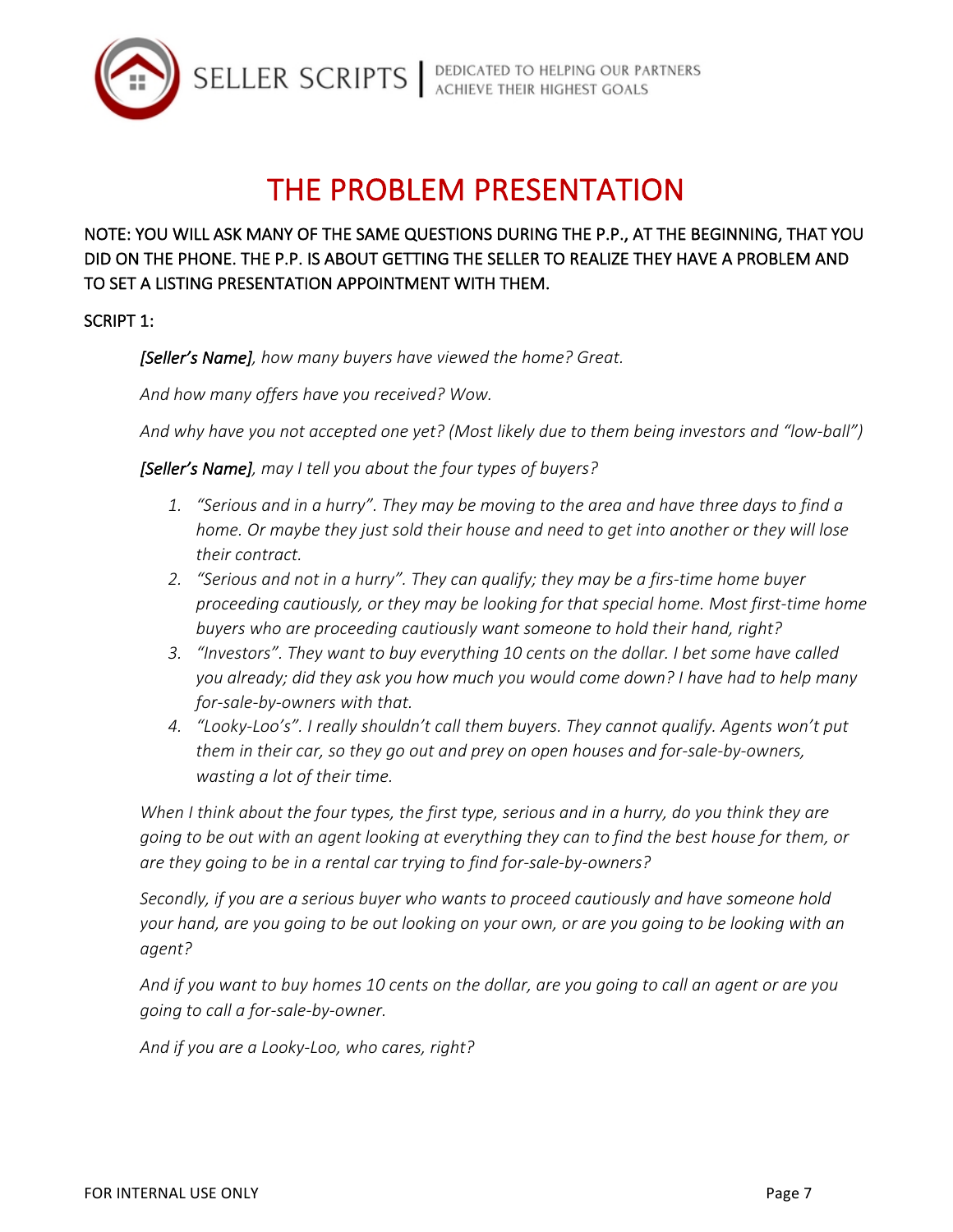

#### SCRIPT 2:

**[Seller's Name]**, I am here to help you and we have been able to get for-sale-by-owners more *month* than almost any other agent in [Area], and do you know why? Because I have studied and *I* know what the market is doing.

There is another reason you can... MAKE MORE MONEY... by doing business with me. Have you ever bought something from a store where a salesperson helped you? Did you expect to pay a fair price? You expected to pay a fair price because a salesperson was involved.

*Now let's* say you bought that item. It's nice and you never use it. You have the receipt; it is still in *its* original packaging. You put it up for sale online or at a garage sale. Do you expect to get the same price as at the store?

*No?* Why not? Because no salesperson was involved. Anytime people buy directly from an owner, *they expect to pay less! We just cannot change that.* 

Let's say you put that same item in an auction and I could get a couple of bidders. What do you *think would happen? Would the price go up or down?*

Up, right? Do you think it could even go for more than the store's asking price? It could, couldn't *it?*

*You see, most agents do the "3 P's" of real estate. They put a sign in the yard, place it on the Multiple Listing Service, and pray someone else sells it. I do the "4<sup>th</sup> and 5<sup>th</sup> P's". We proactively look for buyers for our sellers and we price watch daily. If we are out there constantly looking for* all sorts of buyers and we find a couple, or more, what would happen to the price?

And even if I didn't find two, and I find one, wouldn't that get you where you want to be in **[Their Time Frame]**? And that is what you want, right? I am just curious, what is the single greatest *advantage you have in selling your house yourself?* 

*What is the single greatest advantage the buyer has from buying from you? To save the commission you hope to save.*

*What is the biggest disadvantage you have in selling your house yourself?* 

You know, we have gotten more people more money in less time with fewer hassles, and that sounds like something you would be interested in. Don't you think we should talk?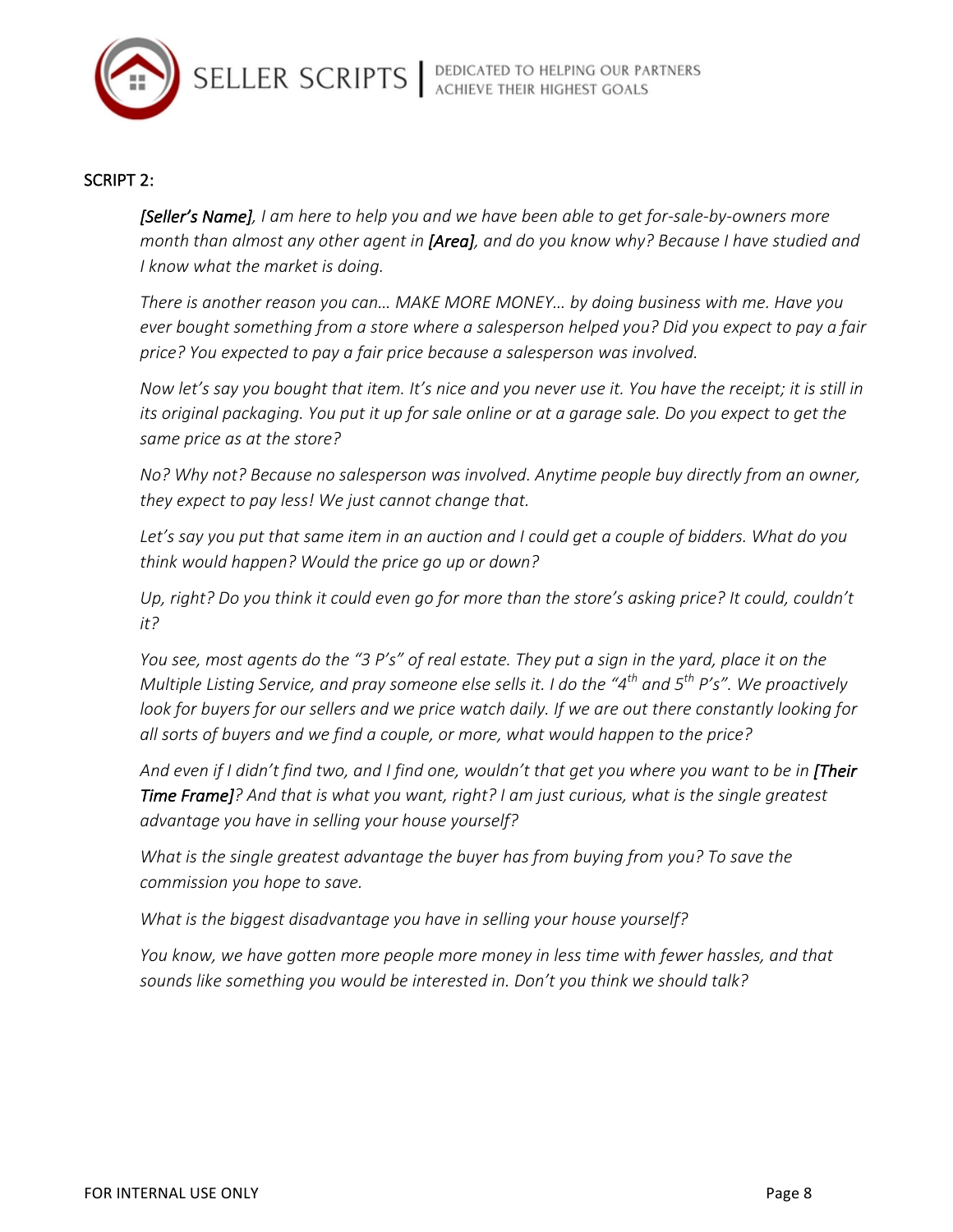

SELLER SCRIPTS | DEDICATED TO HELPING OUR PARTNERS

# EXPIRED LISTING

## START EACH CALL WITH THIS SCRIPT:

*Hello,* thank you for taking my call. This is **the summan is a set of the United Home Group.** I am certain that by now you know your house has shown up as an expired listing on our Multiple Listing Service, and undoubtedly I am calling to see when you plan to... HIRE THE RIGHT AGENT... *for the job to... SELL YOUR HOUSE.* 

#### OR

*Hello,* thank you for taking my call. This is with the United Home Group. Your house has shown up on our Multiple Listing Service as an expired listing. Since I specialize in selling houses that did not sell the first time, I was wondering when we could... GET TOGETHER... *for* 15 minutes so I could show you how I... GET HOUSES SOLD.

#### OR

*Hi,* this is *with the United Home Group.* I am calling about your property/house/condo at 123 Main Street. I see that it came off the market and I just wanted to *follow up to see if you ever sold that property/house/condo.* 

#### IF "NO", THEY WILL EITHER GIVE YOU AN OBJECTION, OR YOU CAN GO RIGHT INTO THE FOLLOWING:

Gosh, I am sorry to hear that and that is exactly why we should meet. You see, I specialize in selling houses that did not sell the first time, so when could we... GET TOGETHER... for 15 minutes *so I could show you how I… GET HOUSES SOLD.*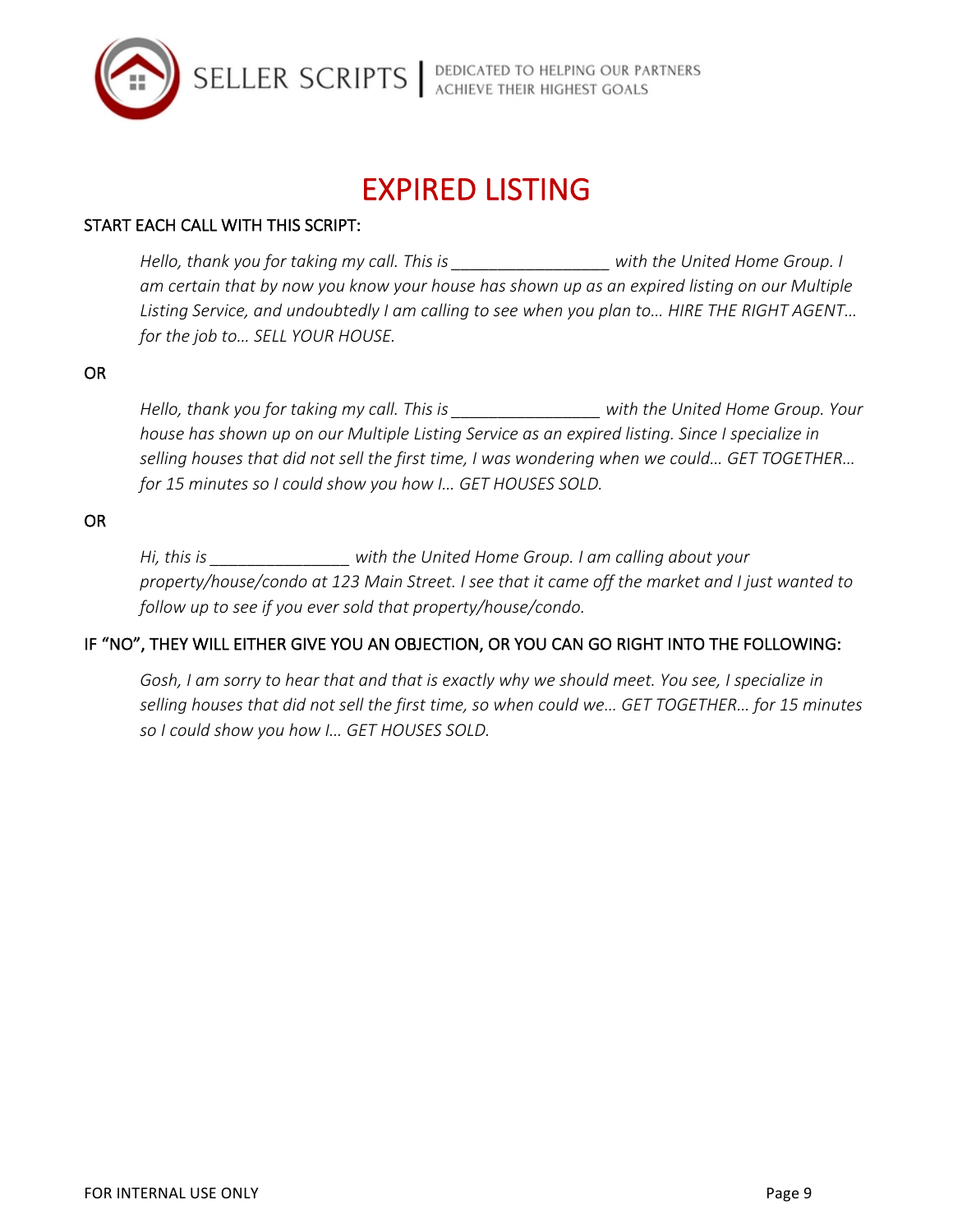

# **EXPIRED LISTING – OBJECTION HANDLERS**

# OBJECTION 1: I'M GOING TO STAY WITH THE SAME AGENT

*That's great, and what I am hearing is you feel obligated to use your last agent since they have* invested a lot of time and money in your house, right? Well, Mr. / Mrs. Seller, you don't owe me anything and you don't really owe them anything, though you do owe yourself the very best. It *certainly would not hurt to hear what I do to...GET HOUSES SOLD...would it?* 

#### OR

*I* understand, and let me ask you a question. IF you stay with the same agent, what are they going to do this time that they didn't do last time? I hope you do not take this the wrong way, as I actually heard it from one of my clients. Albert Einstein said that doing the same thing and expecting different results is the definition of insanity.

## OBJECTION 2: I'M GOING TO SELL IT MYSELF (FSBO)

After what you've been through, I understand. You know, Mr. / Mrs. Seller, you are generally better off to sell it yourself than to be with an agent who doesn't understand the market.

#### OR

*I* can appreciate that, and what I sense is you want to make sure you get the best possible agent *for the job of selling your house. What are you looking for in an agent?* 

## OBJECTION 3: I'M TAKING IT OFF THE MARKET - WE'VE DECIDED TO STAY

*I* see. Just out of curiosity, if you did sell, where were you moving to? WOW! Why was that *important?* What would that do for you if you had moved? If I could show you a way to make that happen, would you be interested? You see, I specialize in selling houses that did not sell the first *time.* Even the best houses don't sell the first time, and it just takes a new approach and new *ideas like I use to... GET HOUSES SOLD... When could I stop by and spend 15 minutes with you and* show you why so many homeowners... CHOOSE ME... to sell their house?

#### OR

*Mr.* / Mrs. Seller, if a contract were presented to you tomorrow, would you still sell? Great, so *there is some desire to move, right? You know, Mr. / Mrs. Seller, I specialize in houses that are great, yet didn't sell the first time for various reasons. Let me ask you:* 

*Why do you think your house didn't sell? What will you look for in the next agent you choose?* Let's do this- I'll drop by and look at your house, that way you can... MEET ME... so at a weak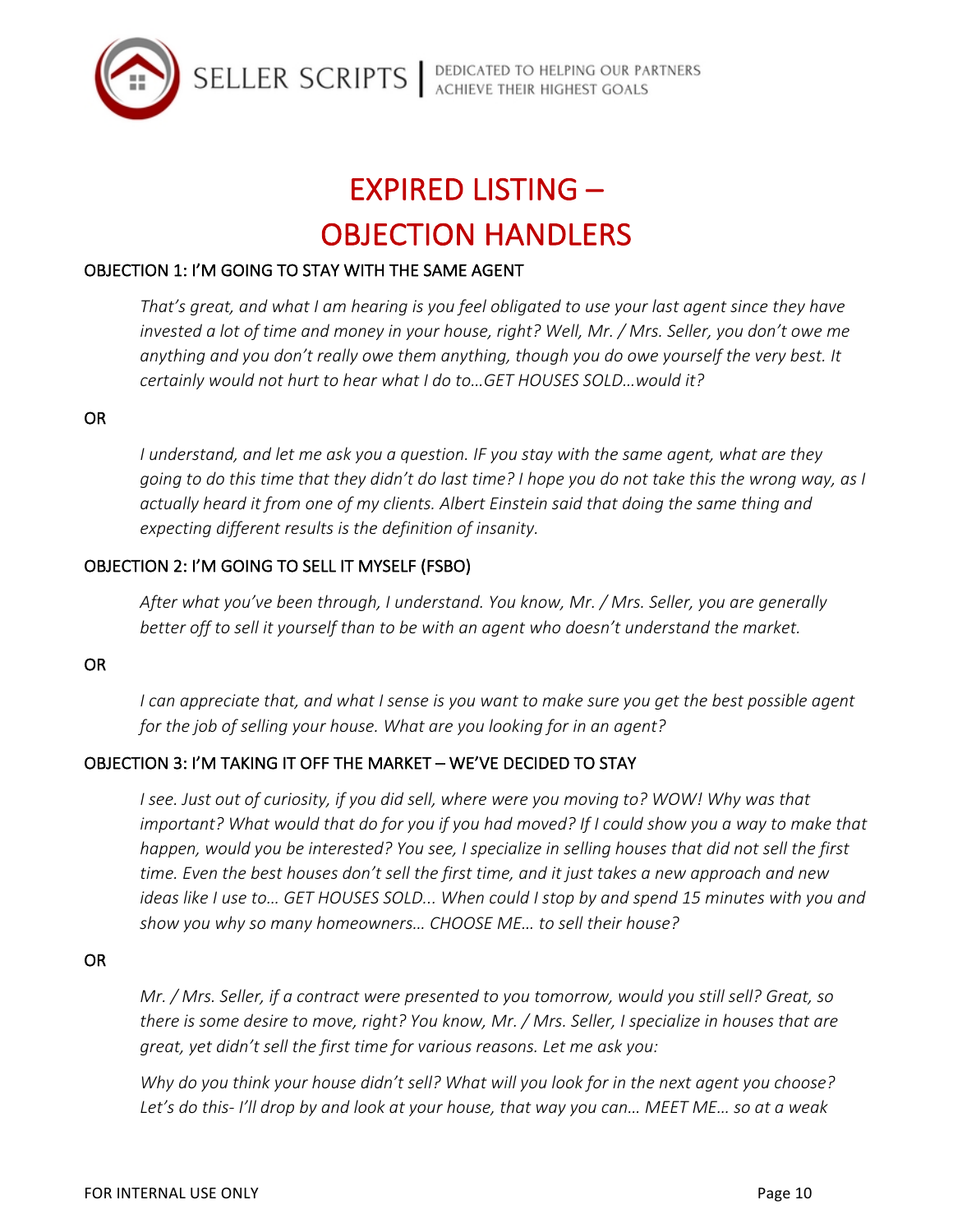

*moment you don't end up with a weak agent. After all, you don't want to put it back on the market later to have it sit for another* [6] months, do you?

OR 

*Mr.* / Mrs. Seller, if I could... SELL YOUR HOUSE... in 30 days and net you what you need, would *that pose a problem for you? That is exactly why we need to... SET AN APPOINTMENT. Will [Day] at [Time] or [Day] at [Time] work better for you?*

### OBJECTION 4: I HAVE ALREADY FOUND ANOTHER AGENT

Have you signed a contract already? (If yes, then wish them well. If no, keep going.)

Great. I would like to apply for the job to... SELL YOUR HOUSE... After all, I specialize in houses that did not sell the first time. You know, sometimes even the best houses don't sell the first time around. (If they feel obligated to the other agent.) I understand and what I am sensing is you *want to make sure you are doing the right thing. Correct?* 

*Excellent. You know, if you have to go to a doctor because you had an illness and you found out it involved* surgery, would you want another opinion? I know this isn't surgery and yet it is financial surgery on your house. Let's meet for about 20 minutes and you will see why so many people *decide to...* HIRE ME... over other agents. Mr. / Mrs. Seller, if you actually felt you could get more *money* and a quicker sell, would you interview me? When can we... GET TOGETHER... at [Time], or *would* [Time] be better?

## OBJECTION 5: WHERE WERE YOU WHEN MY HOUSE WAS ON THE MARKET?

*Great question! In order to sell a house once, you need to sell it twice. May I explain? Agents sell* the house to other agents and they sell it to their clients, and quite frankly, your agent never sold *it* to me. That is one of the things I do best. I expose your house to all the agents in the area and *make calls daily to find the buyer for you house. That is what you want, right- an agent that will actively look for buyers for your house? Let me come by and show you how I look for buyers for your house as well as how I expose your house to the agents so they are familiar with what your house has to offer.*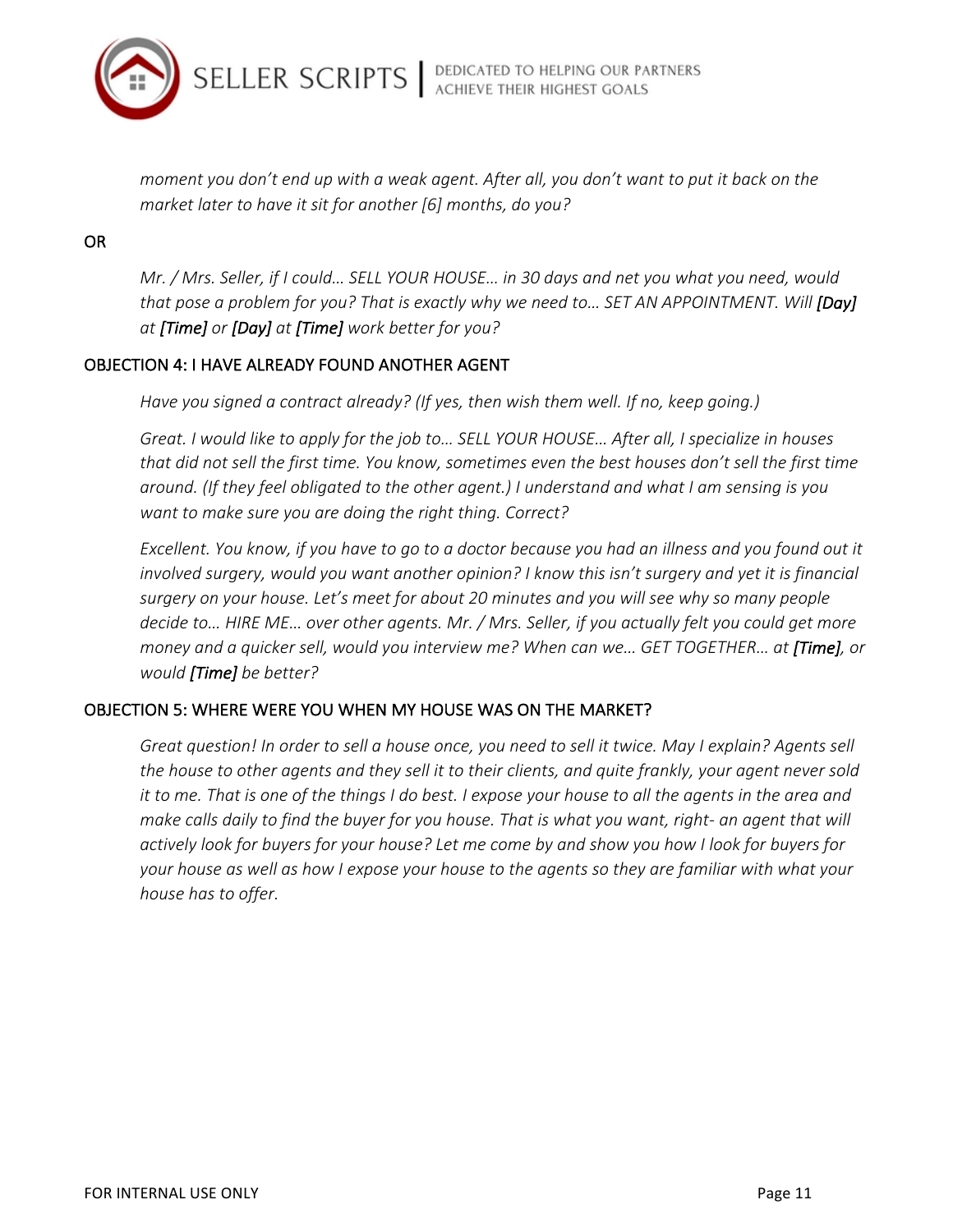

# PREQUALIFYING LISTING APPOINTMENTS

# NOTE: DO THIS FOR ALL APPOINTMENTS!

Hi, this is [Agent's Name] with the United Home Group. I am calling to confirm our appointment *on* [Day], [Date] at [Time]. I am excited to meet with you and share how I will be able to... HELP *YOU...* Does that time still work for you?

*Before I come out to your house, there are a couple of questions I need to ask you so I am fully* prepared and able to save you time. Do you have a few minutes right now?

### *Great!*

If what I say makes sense and you... FEEL COMFORTABLE... and confident that I can... SELL YOUR *HOUSE…* are you planning to… LIST YOUR HOUSE WITH ME… when I come out on [Day]? *Fantastic!*

- 1. *Do you plan on interviewing more than one agent for the job to... SELL YOUR HOUSE?*
- 2. Tell me again where are you moving to?
- 3. How soon do you need to be there? If I... SELL YOUR HOUSE... in the next 30 days, would that pose a problem for you?
- 4. What would happen if your house did NOT sell?
- 5. When I see you, how much do you want to... LIST YOUR HOUSE... for realistically? As a professional real estate agent, I study houses and prices every day. Therefore, I assume *you'll...* LIST WITH ME... at the price that will cause it to sell, correct?
- *6. So, what's the price you will not go below?*
- *7. How much do you owe on the property?*
- *8. Have you ever thought about selling it yourself?*
- 9. Will you help finance the house for the buyer or do you need your cash you?
- 10. Are you going to... PURCHASE ANOTHER HOME...? Do you need the money from this *house to buy the next home?*
- 11. Are you current on your house payments?
	- If they are not, tell them you work with many people that are behind in payments and it is happening more and more. *"I am very skilled at accomplishing the transaction and working with your bank on what we call a short sale. I would be* happy to go over how this works when I see you on [Day]."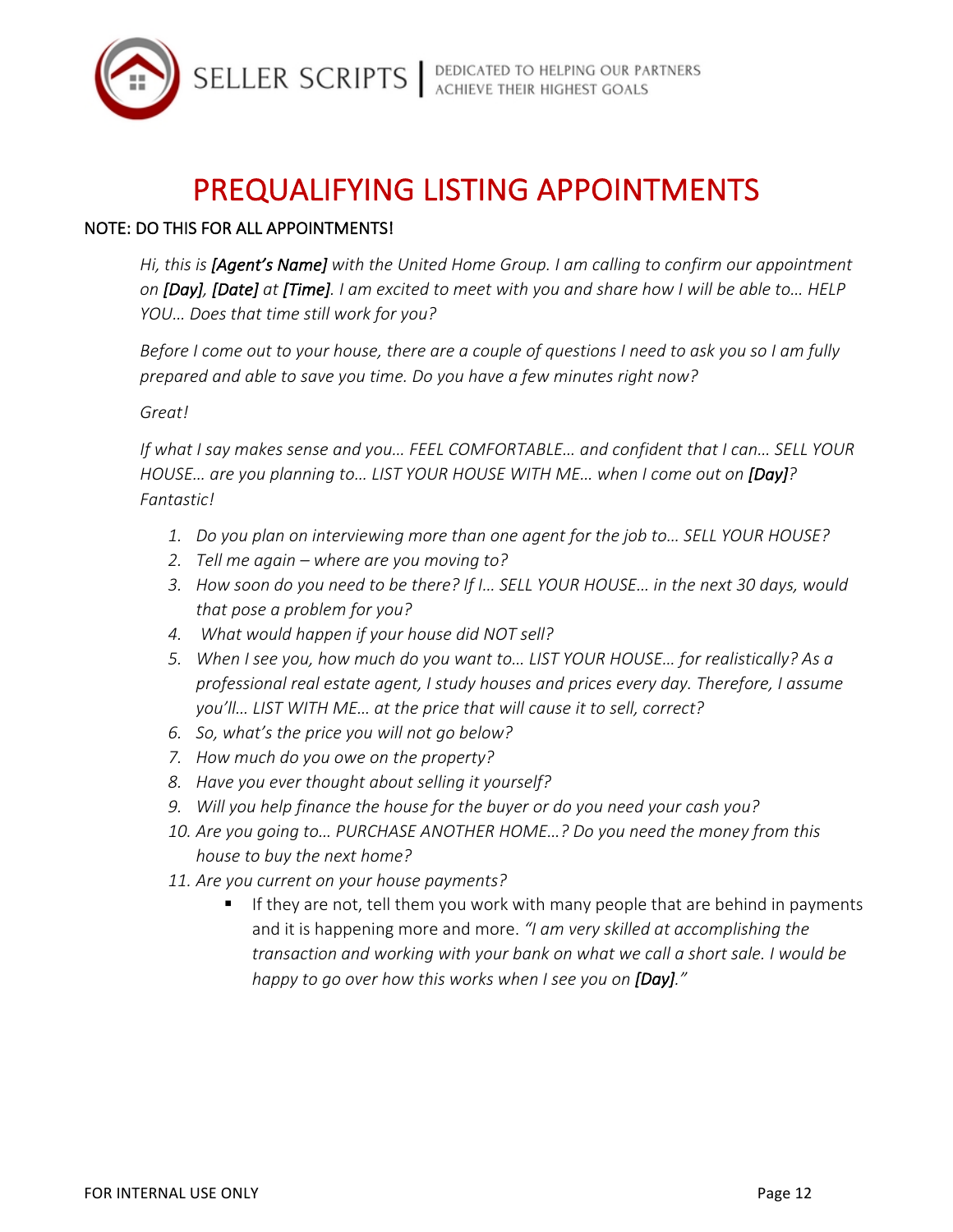

# SELLER SCRIPTS | DEDICATED TO HELPING OUR PARTNERS

# PAST CLIENT REFERRAL REQUEST

# SCRIPT:

*Hello*, *[Seller's Name]!* This is *[Agent's Name]* with the United Home Group. Do you have a *moment?* 

*You know, I so enjoyed working with you and [Co-Seller's Name] when you sold your house/property and frankly, I* was thinking, since you recently sold your house/property, you must *be hearing about others who are thinking about selling their (Next, 1<sup>st</sup>, Investment, Move-Up, etc.*  $-$  *be specific to what this client sold)* home/property. Do you know of someone?

Thanks for taking a moment to think about helping me.

*I* have a lofty goal this year and I would love to work with more clients like you, so when you hear of someone, could you... CALL ME RIGHT AWAY...? Would that be okay?

# YES

Great, thank you! And please... CALL ME ... and I will contact them right away. If they are... LIKE *ME...* they could lose the paper that they wrote my name and phone number down on and at a *weak moment they could end up with a weak agent. I don't want that to happen to them,* especially in this market. You'll... CALL ME... right?

YES

*Thank you! Tell [Co-Seller's Name] hello for me!*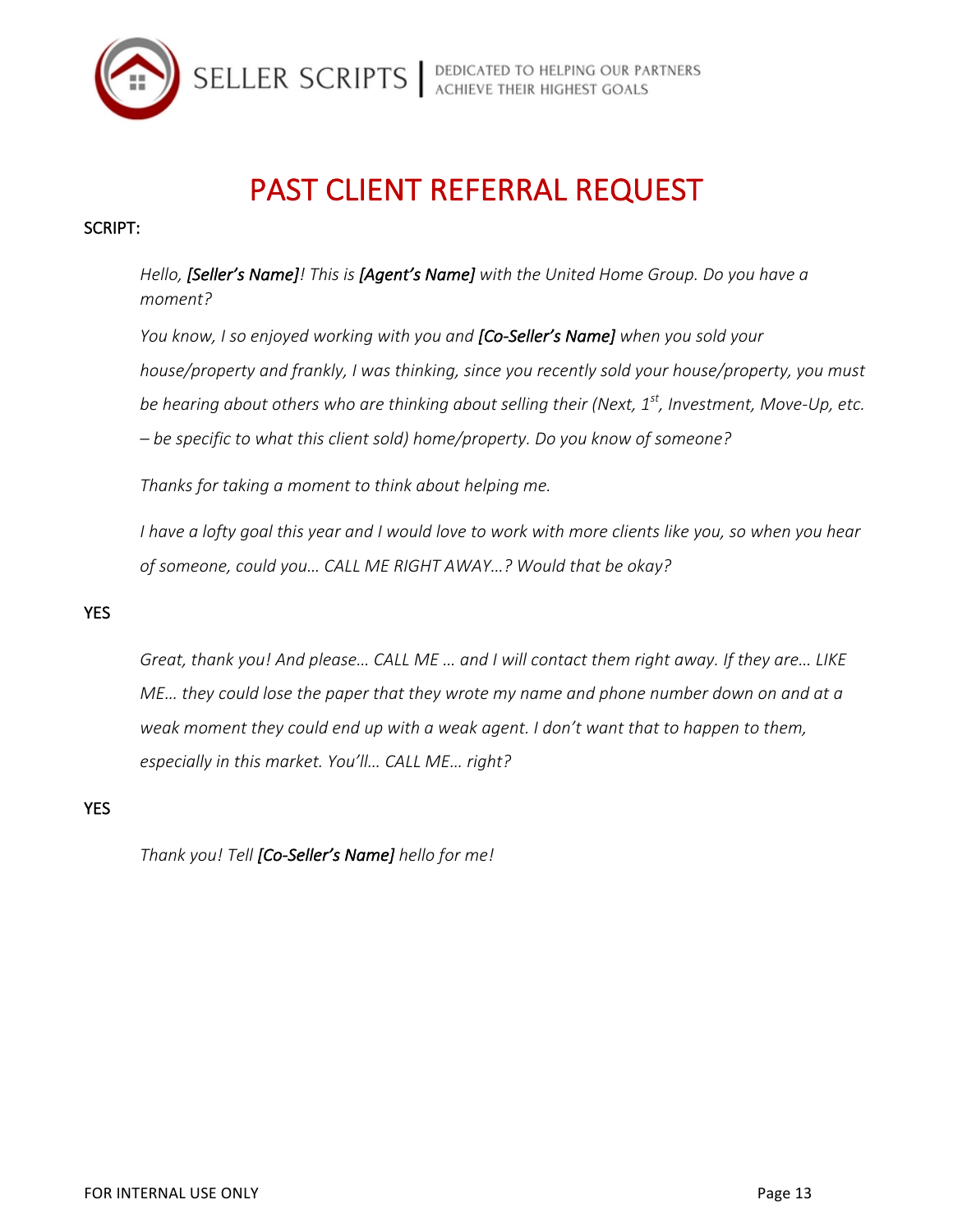

# HOLIDAY OBJECTION

# NOTE: THE PROSPECTIVE SELLERS HAVE ALREADY TOLD YOU THEY WOULD PREFER NOT TO SELL DURING THE HOLIDAY SEASON FOR ANY ONE OF MANY POTENTIAL REASONS.

**[Seller's Name]**, I completely understand that you may want to wait and I would like to share something with you that has worked beautifully for my other clients who feel like you do. Would that be okay?

*First,* if the perfect buyer were looking for a home in the next **[time period before the holiday]** and they were willing to pay full price and wait to take possession until after the holidays, you would want to see that offer, wouldn't you? Of course, you would.

Also, I am sure that you have heard that [Pain of Waiting/Reason Not to Wait]. Do you think it would be best to wait and potentially miss that great offer, or take the perfect offer now, should *it present itself? Which would be best for you?* 

*Great! I completely agree!*

So, here is my suggestion- a split shift listing. Let's schedule 15-20 minutes for me to come by and show you how this has worked so well for my clients to... SELL THEIR HOUSE... and remove as much of the stress and inconvenience as possible.

# NOTE: A SPLIT-SHIFT LISTING ENTAILS THE FOLLOWING:

- 1. Signing a listing agreement now and putting the home on the market now.
- 2. If no offers are received by a specific time, the home is TEMPORARILY pulled from the market and place back on the market at a specified time in the future (after the holidays, typically).
- 3. As the next "On the market" date approaches, you schedule time to get back together and review the market statistics and determine if a new price is needed.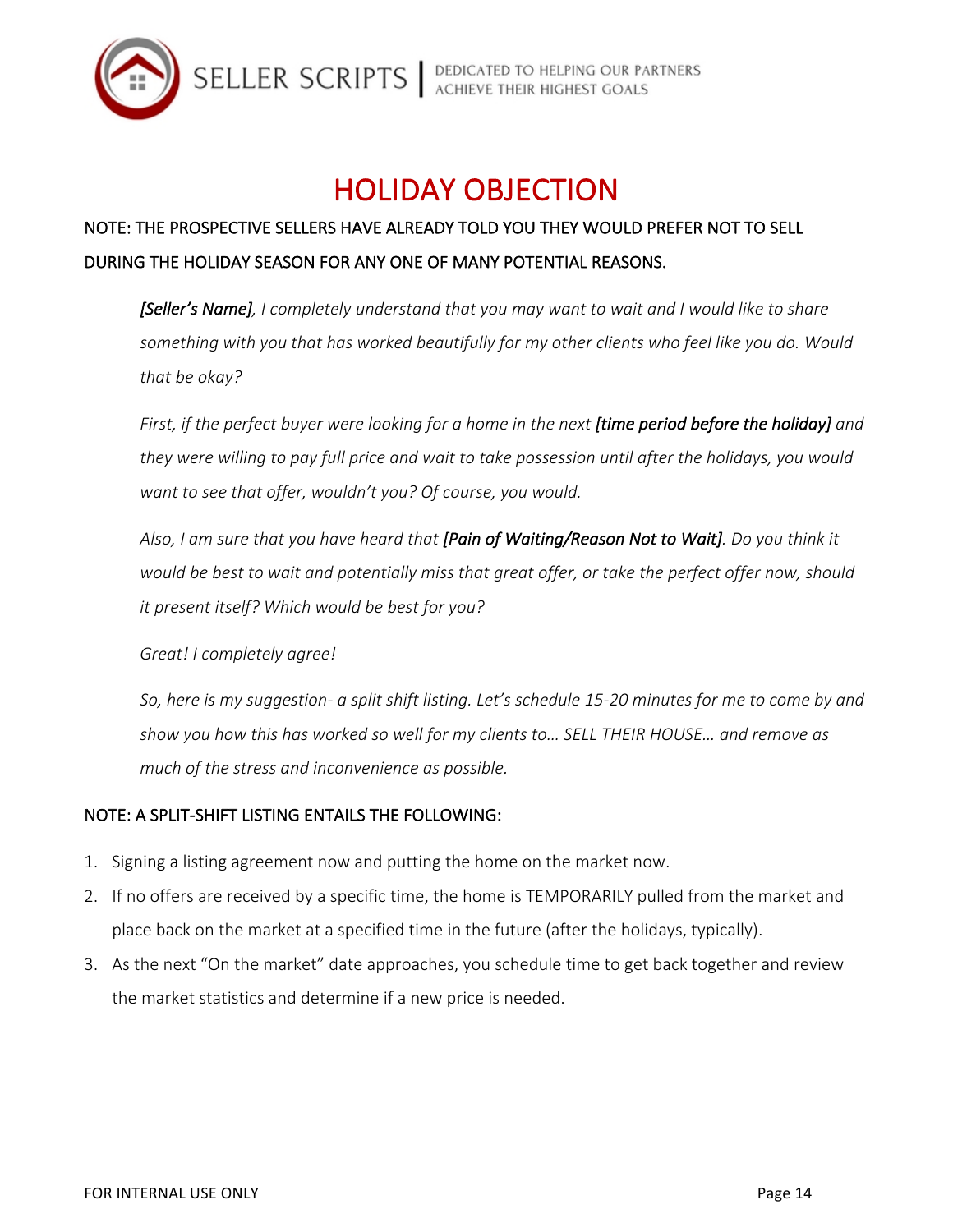# BUYER SCRIPTS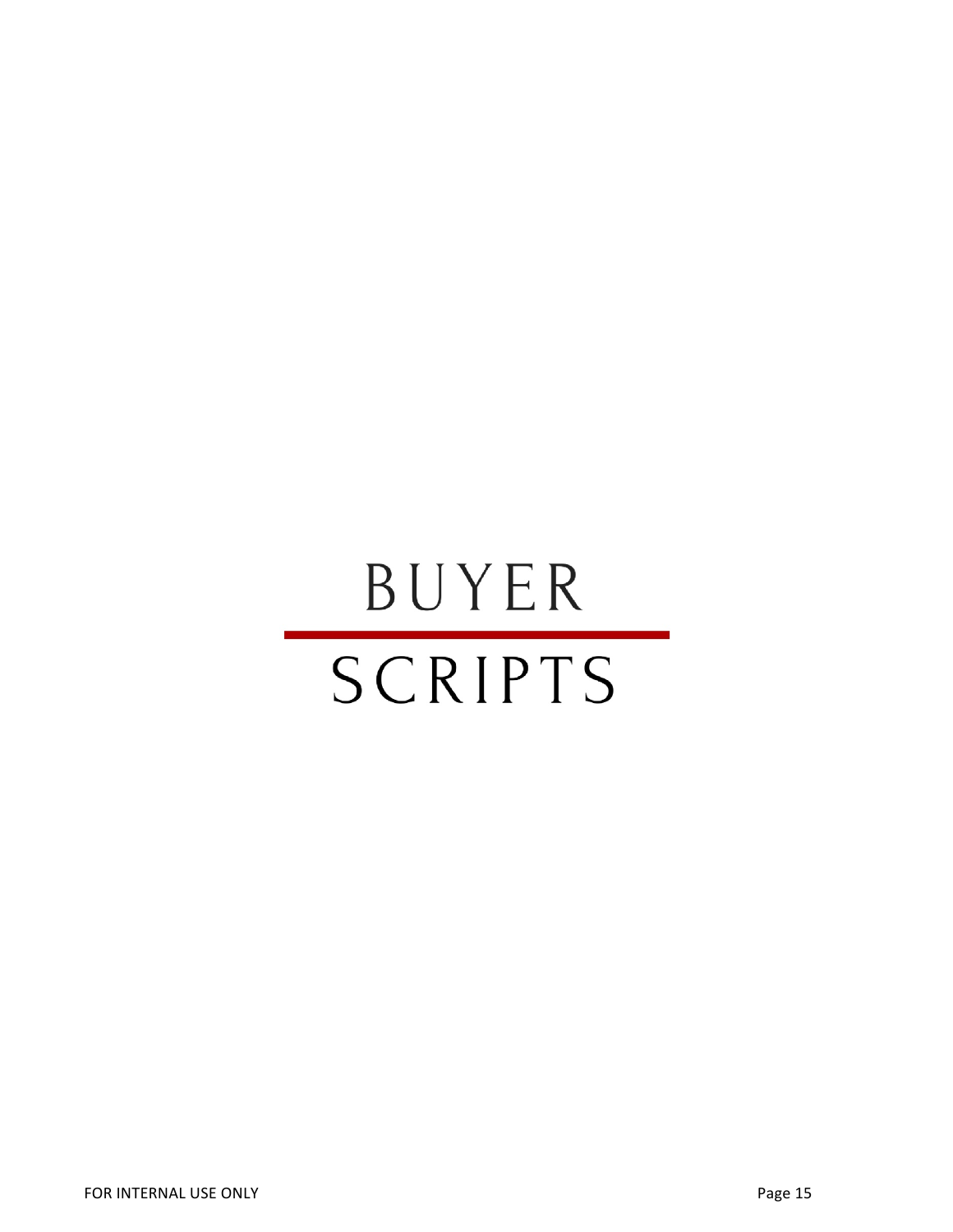

# **NEW INTERNET LEAD**

*Hi* **[Lead's Name]**, this is **[Agent's Name]** with the United Home Group of **[Area]**. I am calling *because I* noticed you registered on my home search website, UnitedHomeGroup.com, and I *wanted to thank you for choosing us.* 

*How soon do you need to… BUY A HOME?*

*Our* property search website is the best way to find **[Property Type]** that are available on the *market today.* I noticed you were looking in [Area] with prices around [Price Range]. Am I correct *in assuming that this is your desired area?*

*Are there any specific property features that you are interested in? (Beds, baths, size, pool, etc.)* 

*Great, I am going to send you a list of homes that match your goal for your next home. Is the* email address [Lead's Email Address] the best place to send these?

Fantastic, I will continue to keep you updated when anything hits the market that fits your needs.

Let me ask you, how long have you been looking for a home?

*Have you seen anything you like?*

What is your ideal timeframe for buying your next home?

And will you be paying cash, or will you be financing the purchase? Have you received a pre*approval from a lender?*

*Well, it sounds like we should meet. I would like to schedule 20 or so minutes together to get a more in-depth focus on what you are looking for, as well as educate you on what the market is doing and how this process will go.* 

*I* am looking at my calendar and I have some time on [Day] at [Time] or [Day] at [Time]. Which *one of those works best for you?*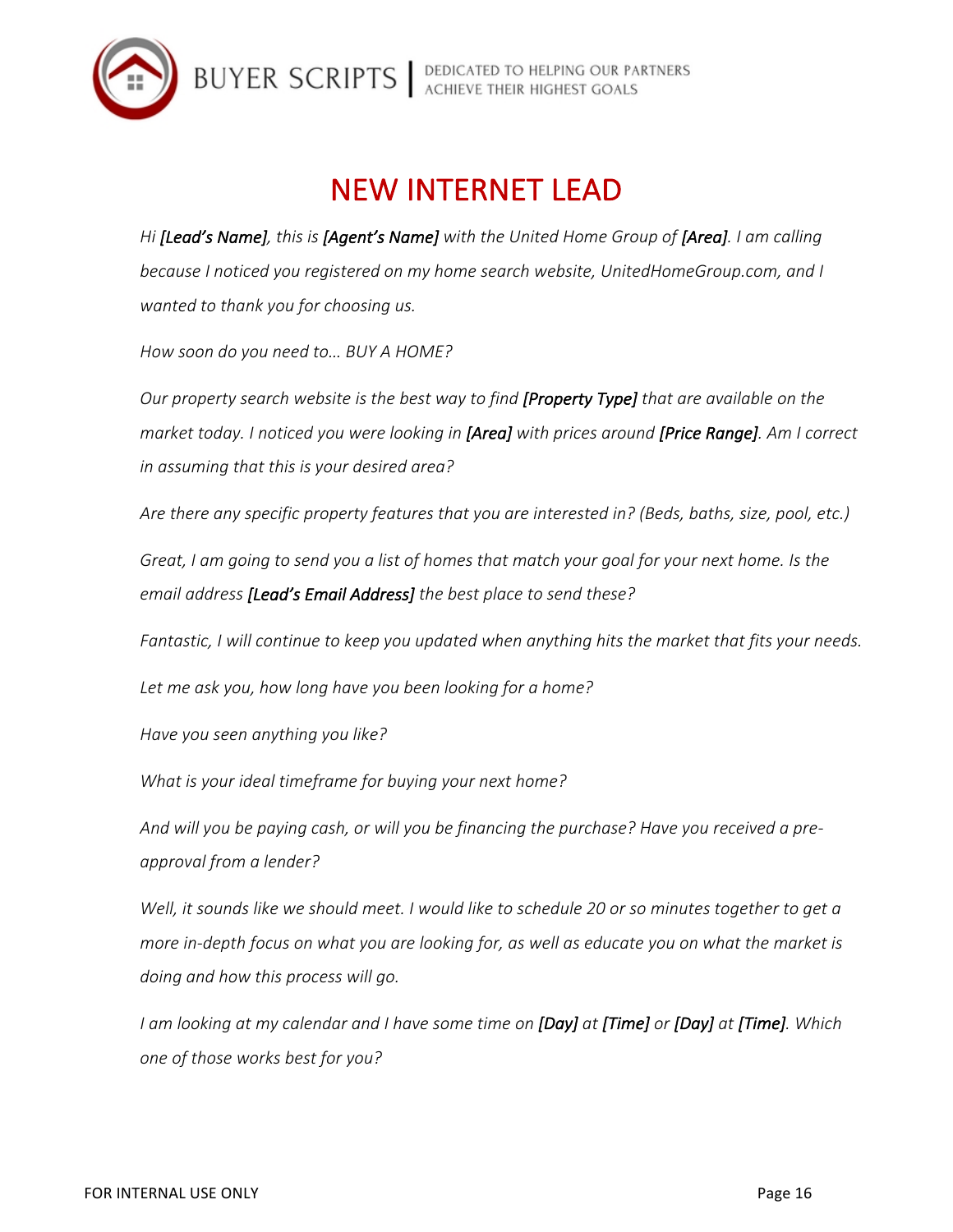



# 1. LOCATION — Where Do They Want to Live?

The home you called on is located in the **the endemonity** neighborhood. Is that the area you are *looking to buy in?* 

IF YES: Great! What is it that you like about that area?

IF NO: *Great!* What other areas are you looking to buy in? Just out of curiosity, what is it that you *like about those areas?* 

## 2. PRICE  $-$  How Much Can They Afford?

The home you called on is listed at  $\zeta$  \_\_\_\_\_. Is that the price range you are looking to buy in?

IF YES: Okay, great! How did you come up with that price range?

IF NO: So, what price range are you more comfortable buying in? Just out of curiosity, how did *you come up with that price range?*

### 3. MOTIVATION — When Can They Move In?

Just out of curiosity, do you currently rent or own your home?

OWN: Will you need to sell your home before you buy a new one? Great! Is your home currently on the market? Ideally, when would you like to be in your new home?

RENT: So, are you in a long-term lease, or are you month-to-month? Great! If you found the perfect home today, would you be able to get out of your lease early?

IF YES: Wonderful! Ideally, when would you like to be in your new home?

IF NO: Okay, great, when is your lease up?

## 4. AGENT — Have They Signed a Buyer Representation Agreement with Another Agent?

By the way, how long have you been looking for a new home? Good. How many homes have you seen the inside of? Excellent! Just out of curiosity, how have you been seeing homes? Are you going to open houses, knocking on doors, or having an agent show you?

*IF* AGENT: Okay, great! Are you calling signs and having the listing agent show you the homes, or do you have an exclusive agreement with an agent? Okay, so you're not working with one agent *exclusively yet?*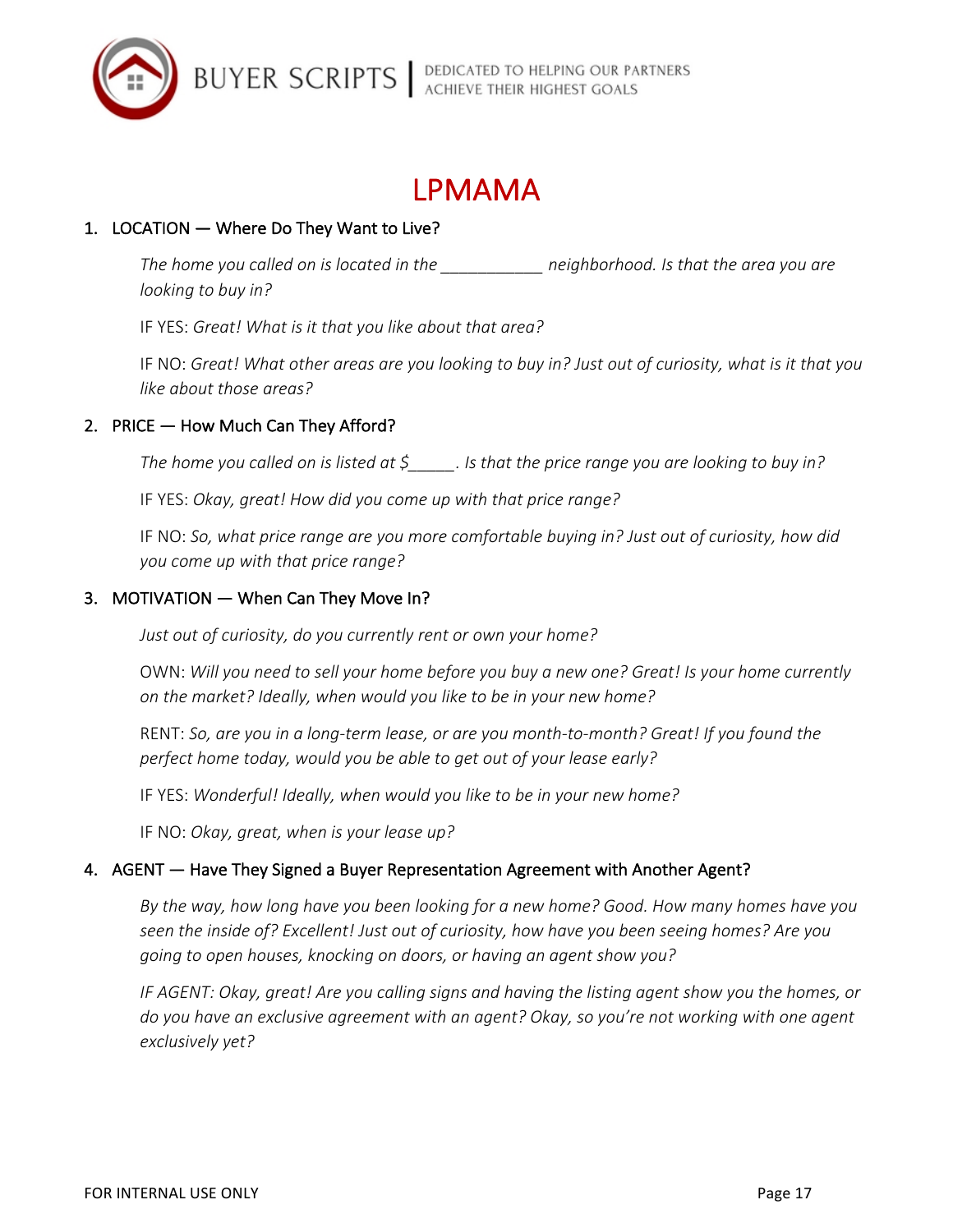

# 5. MORTGAGE — Have They Been Pre-Approved? By the way, when you buy your home, will you be paying cash, or will you need a mortgage?

IF MORTGAGE: *Great! Have you spoken to a lender about getting pre-qualified for a loan?* 

IF YES: Wonderful! Who are you pre-approved with? So you already have the pre-approval letter, *right?*

IF NO: Great. I highly recommend doing that. Many sellers won't even consider an offer from a buyer that's not already pre-approved. I am going to have one of my preferred lenders give you a *call.* They are great at explaining the entire loan process and let you know exactly how much *house you can afford, even if you decide not to use them to obtain your loan. What would be the* best number to reach you?

## 6. APPOINTMENT  $-$  Close for the Appointment.

Based on the information you have given me, here is what I recommend we do: Let's meet as soon as possible to go over the home buying process, do a complete market overview of the areas *you're looking to buy in, get you inside the home on* \_\_\_\_\_\_\_\_\_\_\_, and look at some other homes that meet your criteria. Do weekend or week days work best for you? Mornings, Afternoons, or Evenings? Great!!! I am available \_\_\_\_\_\_ at \_\_\_\_\_\_\_; or \_\_\_\_\_\_\_\_ at \_\_\_\_\_\_\_\_\_\_\_. *Perfect!* Do you have something to write my address with? Great (give them your address), I am *going* to send you an email with all my information, my office address, and some homes that *might meet your criteria, what is the email address that you most frequently check? Great! I am looking* forward to meeting you on \_\_\_\_\_\_\_\_\_\_. Have a great day.

# NOTE: WHEN APPROPRIATE ASK: BY THE WAY, I NEVER CAUGHT YOUR NAME. THANKS, AND ARE THERE ANY OTHERS THAT WILL BE INVOLVED IN THE DECISION MAKING?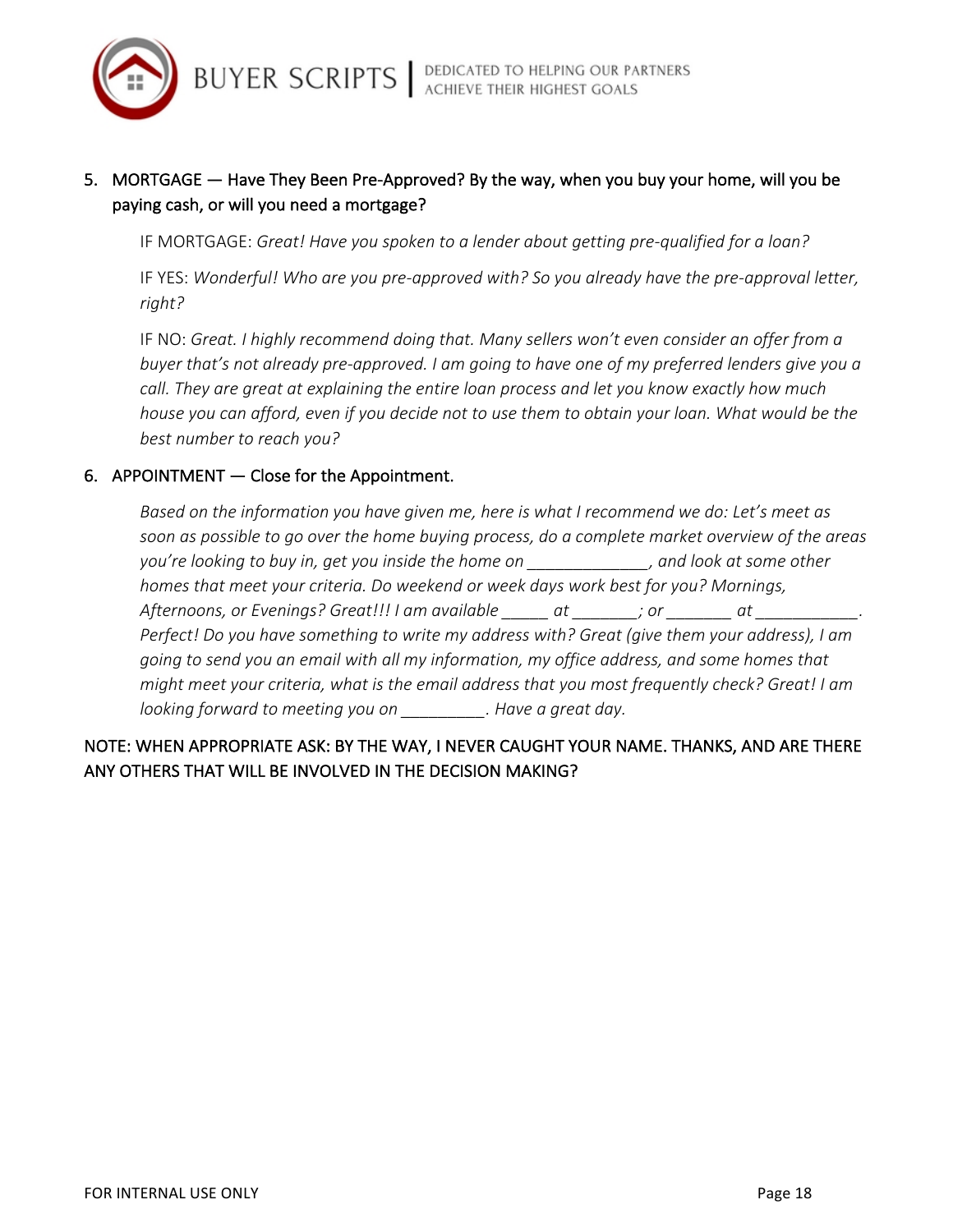

# FOR SALE BY OWNER (FSBO)

NOTE: WHEN THE SELLER ASKS YOU QUESTIONS ABOUT SELLING THEIR HOUSE, REPLY WITH "WELL, YOU SEE, I SPECIALIZE IN HELPING BUYERS FIND AND PURCHASE HOMES. I WORK WITH A TOP LISTING AGENT IN THE AREA AND WOULD BE HAPPY TO REFER YOU TO THEM IF YOU WOULD LIKE TO DISCUSS HOW THEY CAN... GET YOUR HOUSE SOLD."

## SCRIPT 1:

## Hello, may I speak with [Seller's Name] OR [The Owner of Address], please?

Hi, thank you for taking my call. This is **[Agent's Name]** with the United Home Group and I am sure you have had several agents call you trying to list your house. I am not calling for that purpose. You see, I am a Buyer Specialist, meaning all I do is work with buyers. In fact, 100% of *my* time is spent helping buyers find the right home. So, let me ask you, where do you plan on *moving?*

### WHATEVER THEY SAY

*Fantastic.* Well, I like to keep my finger on the pulse of the market by knowing the inventory in the *area I specialize in. I'd like to simply... SCHEDULE AN APPOINTMENT... to preview your house, so that* I can compare your house's features with the buyers I am currently working with and, ideally, *help get your house sold. When would be a convenient time for me to preview your house? Are weekdays or weekends better?*

*By* the way, if I were to bring you an offer from one of my buyers that is acceptable to you, would *you accept that offer?*

## IF FSBO HAS NOT YET PURCHASED ANOTHER HOME

*When* I stop by on *[Day]* at *[Time],* I would like to bring a list of properties that match the criteria of the home that you are looking for. So, tell me, what part of town are you most interested in? *What style of home are you after? How many beds, baths...?* 

#### SCRIPT 2:

*Hello, and thank you for taking my call. I am [Agent's Name] with the United Home Group. Before* you think I am calling to... LIST YOUR HOUSE... let me tell you that I spend 100% of my time *working with buyers. So my question is: Since I choose to know all the properties on the market, not* just the ones in the Multiple Listing Service, I was wondering if I can ask a few questions.

After you... SELL YOUR HOUSE... where do you plan on moving to?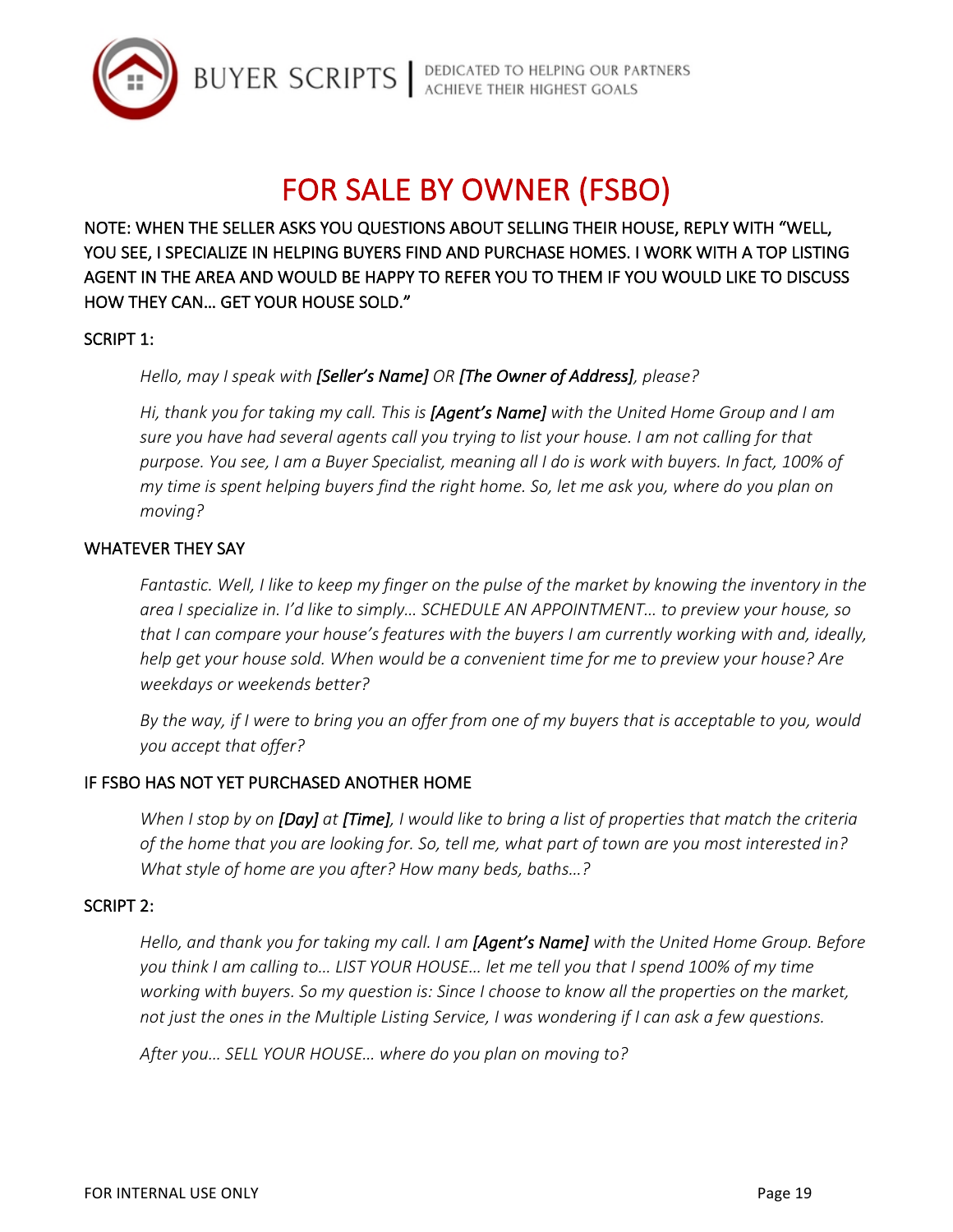

# IF THEY HAVE ALREADY FOUND A HOME, ASK IF THEY ARE IN NEED OF A GREAT AGENT TO SELL THEIR **HOUSE**

*Once again, I* do not list houses, though I do work with one of the top listing agents; that is why I *joined their team.* I could talk with him/her and ask them if they would spend some time with you on how to get your house sold in today's market. When could they come by and share some of their marketing techniques? I could see if they could make it [Day] at [Time] or [Day or Time].

## IF THEY HAVE NOT FOUND A HOME

*If* everything worked out the way you planned, when would you like the move to take place?

*Fantastic.*

*I* would like to view your property, if I may, so I could tell potential buyers about it. Also, I may have some properties that would be just right for you. Are you currently contracted with an agent to *help* you purchase your next home?

*Terrific.*

*Would you be offended if I took some notes on what you are currently looking for? When I come* by to view your property, I will bring some addresses and pictures of homes that might interest you. And because I actively look for homes that may not be readily available to everyone, I may *find one that you love that no other agent will have for you.*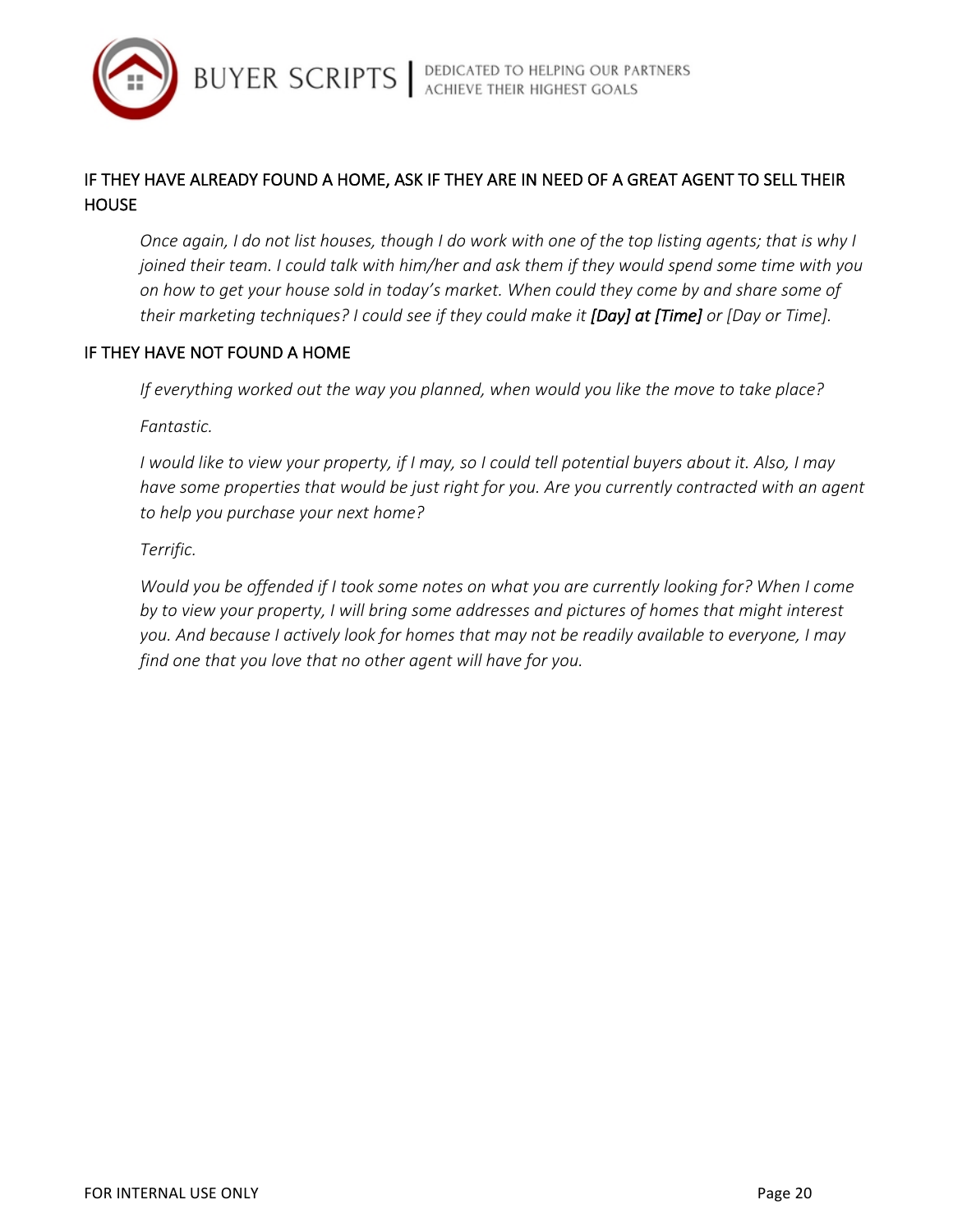

# **SIGN CALL**

# MASTER THE FIRST FIVE (5) SECONDS OF THE CALL

Lead: "I'm calling on 123 Main Street. How much is it?"

You: "Oh, that's a great property; everyone is calling in on that one – so you're looking to...BUY A *HOME?"*

Lead: "Yes", "Just looking", "Not sure"

You: "Fantastic... While I look that information up for you, tell me, what price range do you...FEEL *COMFORTABLE…with?"*

#### EITHER:

*"Oh, that property you've called on is just a bit out of your desired price range. It is listed at \$\_\_\_\_\_\_\_ and I have [three] other properties right here in front of me that are listed between*   $\zeta$  and  $\zeta$  that if you...FEEL MORE COMFORTABLE...with I'd love to tell you about. So, tell me, which area or areas are you most interested in?"

#### OR,

"Great! This property is right within your desired price range. I also have [three] other properties right here in front of me that are listed between  $\zeta$  and  $\zeta$  that may be of interest to you. So, tell me, which areas or areas are you most interested in?"

#### USE TRANSITIONS

- Oh, that's a great property; everyone is calling on that one so you're looking to...BUY A *HOME?*
- Oh, you must be another one of the neighbors!
- *While I look that up, tell me, what attracted you to this home?*
- *Fantastic!* Are you looking to buy just one home?
- Great! What is it about the area that is most important to you?

#### **GAIN CONTROL**

- *May I have your name, please?*
- *With* whom am I speaking?
- *Do you live in the area?* (If not) Is this your first visit to our city?
- *Where do you live now?*
- How long have you lived there?
- *Do you own your own home or are you renting?*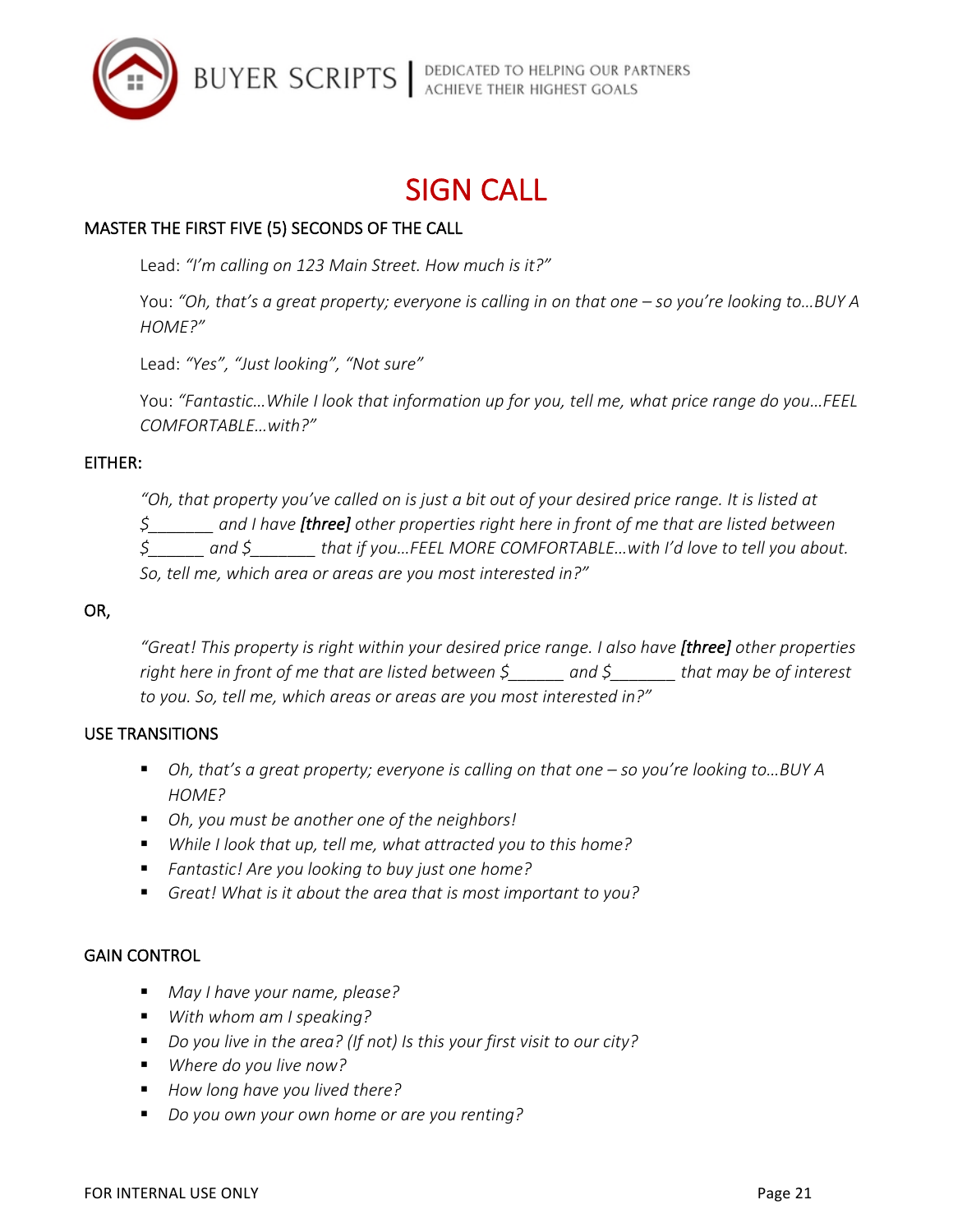



- *Will it be necessary to (sell your home/finish your lease period) before you buy your next home?*
- How much do you believe you will realize from the sale of your home, approximately? (Set *appointment to provide a market analysis for them. You can have your listing specialist on the team help with this and take the appointment)*
- *Would this home be just for you?*
- How soon were you thinking about making a move when we find you the right home?
- *How long will you have to see homes (today)?*
- *Where are you employed?*
- *How long have you been employed there?*
- *What is your position?*
- *Would you describe your present home for me? What do you like best?*
- If we find the right home for you today, would you be in a position to proceed?"

### QUALIFY

- Are you paying cash or obtaining financing?
- *Do you have to sell your existing house before buying your next?*
- How long have you been looking for a home?
- Have you seen anything you liked? (If yes) What prevented you from buying?
- Tell me about the home you will buy.
- *I* assume you are calling me directly because you are not working with an agent.
- *I* want my motivation to match your motivation. Does that make sense? So I know how best to follow up with you, tell me, on a scale of 1-10, with 10 meaning you must purchase a home today and 1 meaning you are just curious, how would you rate yourself?
- If the prospect is vague, ask at least three more questions about the topic to get full clarity. For example:
	- o *What does a large lot mean to you?*
	- $\circ$  *So is it privacy that you are after or do you need a large lot for a specific purpose?*
	- $\circ$  *What I hear you saying is that privacy is most important to you. So, if I found you a home that backs up to open space, would that work for you?*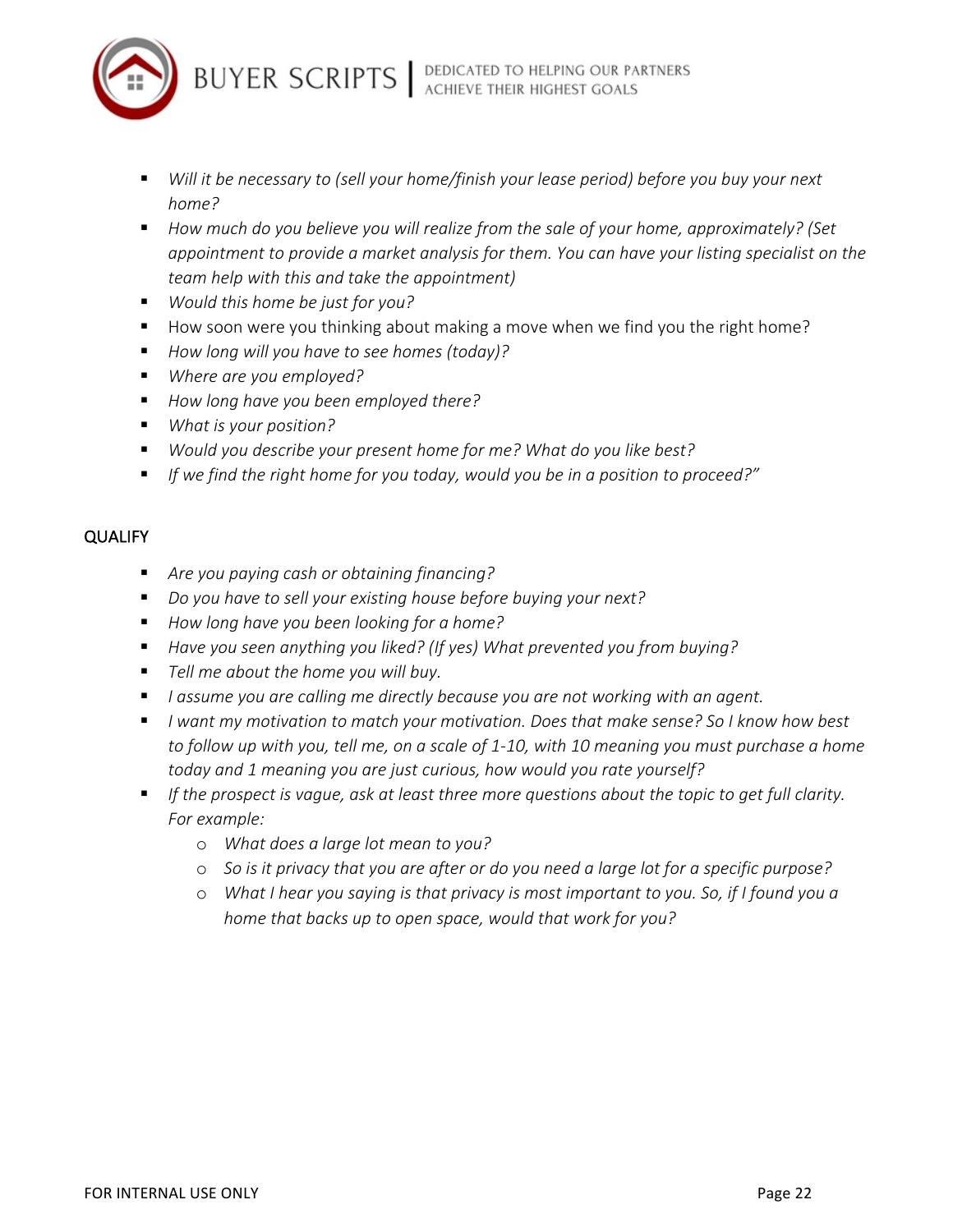

# PAST CLIENT REFERRAL REQUEST

*Hello, [Buyer's Name]! This is [Agent's Name] with the United Home Group. Do you have a moment?*

*I* hope you are enjoying your home! You know, I so enjoyed working with you and [Co-Buyer's **Name]** when you purchased your home and frankly, I was thinking, since you recently purchased *your home, you must be hearing about others who are thinking about buying their (Next, 1<sup>st</sup>, Investment, Move-Up, etc.* – *be specific to what this client purchased*) home/property. Do you *know of someone?*

*Thanks for taking a moment to think about helping me.* 

I have a lofty goal this year and I would love to work with more clients like you, so when you hear of someone, could you... CALL ME RIGHT AWAY...? Would that be okay?

# YES

Great, thank you! And please... CALL ME ... and I will contact them right away. If they are... LIKE *ME...* they could lose the paper that they wrote my name and phone number down on and at a weak moment they could end up with a weak agent. I don't want that to happen to them, especially in this market. You'll... CALL ME... right?

## **YES**

*Thank you! Tell [Co-Buyer's Name] hello for me!*

## NOTE: WHEN CALLING A REFERRAL, ALWAYS REFERENCE THE PERSON WHO TOLD YOU TO CALL.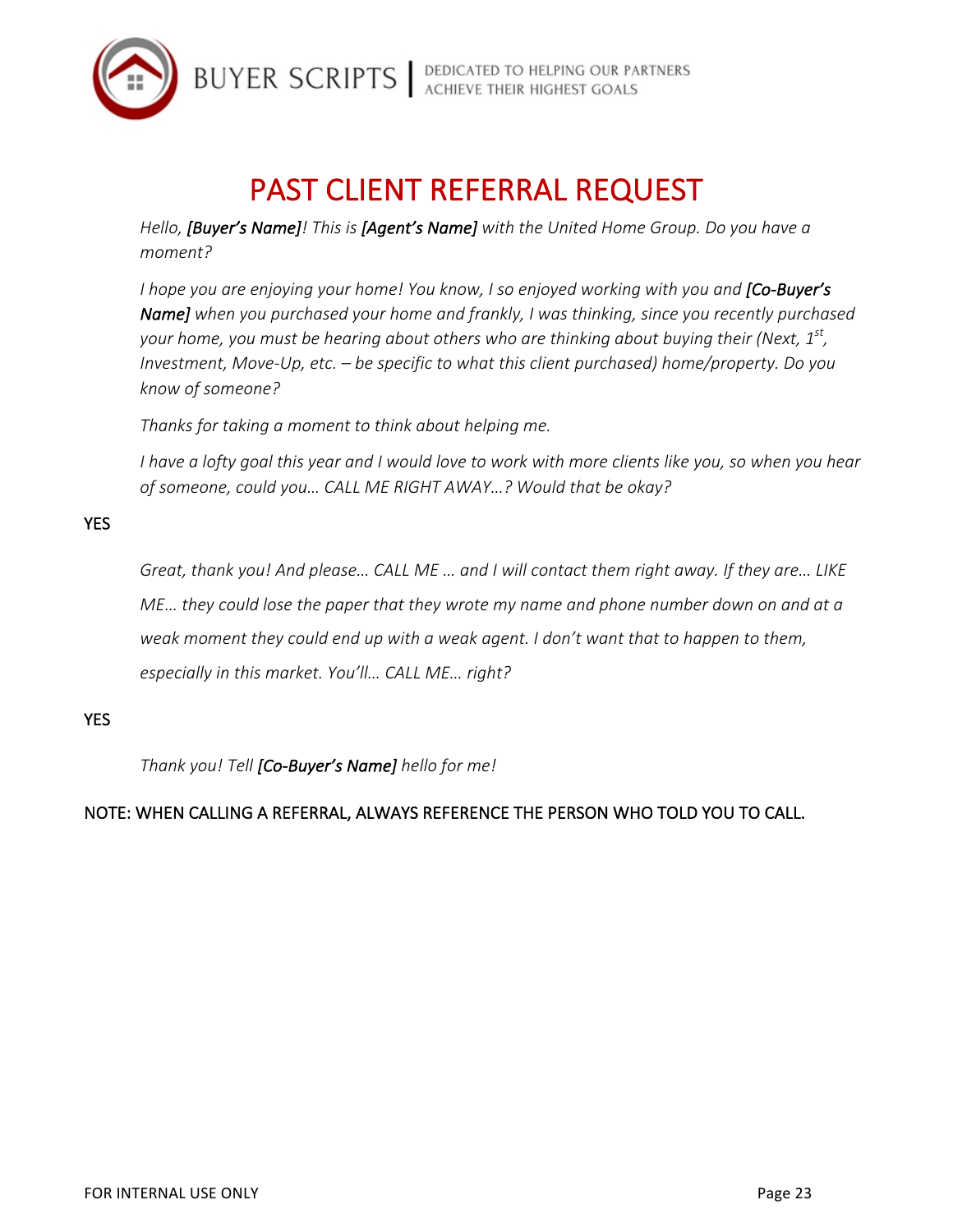# SOI / REFERRAL SCRIPTS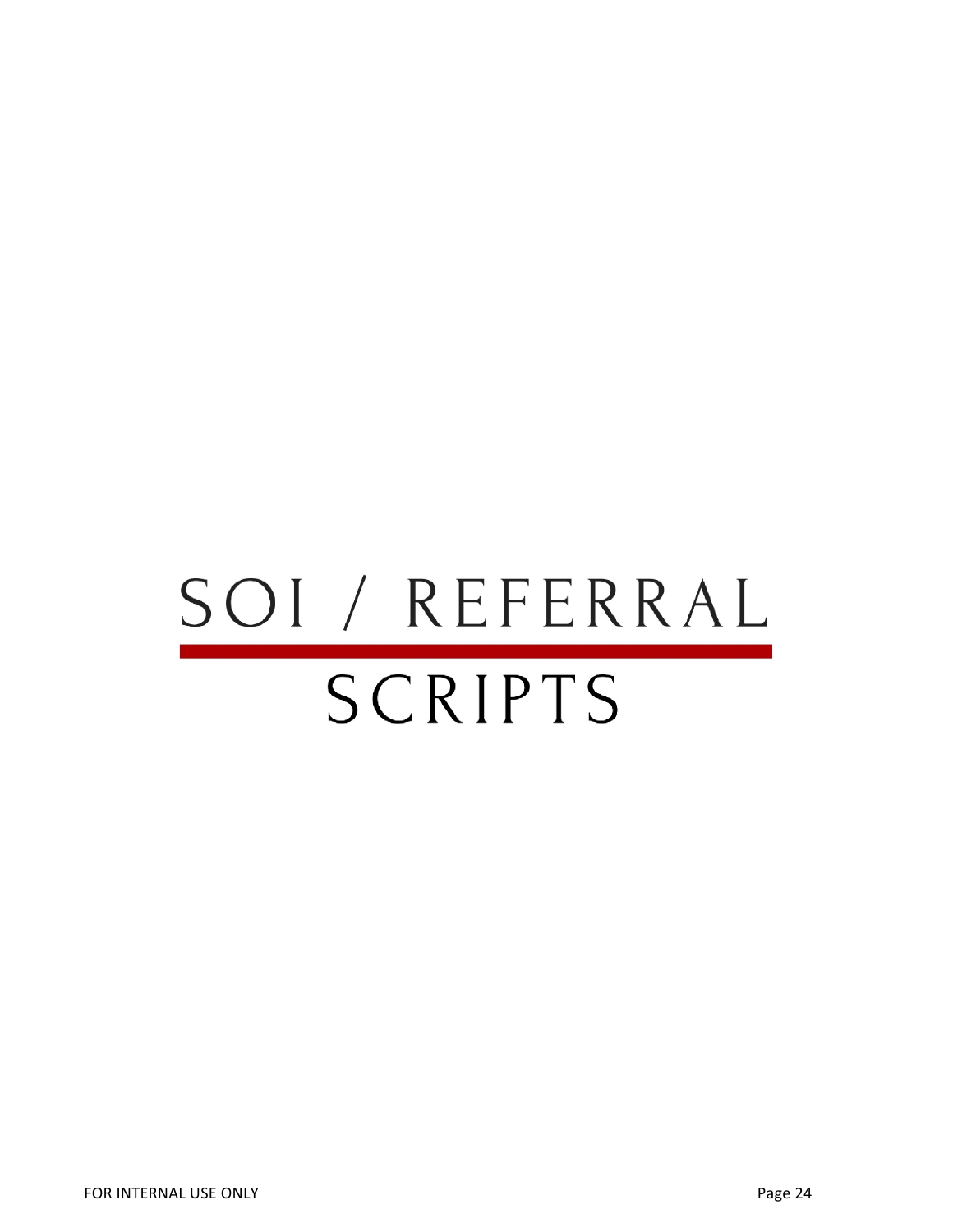

# **MONTHLY REFERRAL CALL**

#### **FIRST CALL:**

Hi, *[Contact's Name]?* This is *[Agent's Name]* from the United Home Group. I am calling you *because I am working on building my business. In the process of doing that, I will probably need the support of some of the people I know best. Would it be all right if I contacted you from time to* time to see if you know of anyone that may need my help?

Great, I appreciate that. I'm curious; who do you know right now that may be the next person *interested in… <code>BUYING</code> A HOME… SELLING A HOME… OR INVESTING IN REAL ESTATE… over the next few months?*

#### IF THEY PROVIDE A NAME

Fantastic, would you mind giving me their number so I can call them right away?

#### IF THEY DO NOT HAVE ANYONE

*Well, thanks for thinking about it. Would you do me a big favor and ask around the [Office,*  $\overline{C}$ **School, Club, Etc.]** to see who might be in need of some assistance?

*That* would be terrific! And if I do not talk with you by next month, I will give you a call back then.

Thank you so much!

#### **SECOND CALL:**

Hi, this is [Agent's Name] with the United Home Group. How are you?!

I'm calling to follow-up to see if any of your friends or family are interested in buying or selling real estate in the next few months. Who do you know that might be the next to move?

You know, I am working hard to build my business and I really appreciate the fact that you took the time to ask around for me. Would you be on the lookout for me when you are out and about?

*Thanks again and if it's okay, I will check back with you next month.*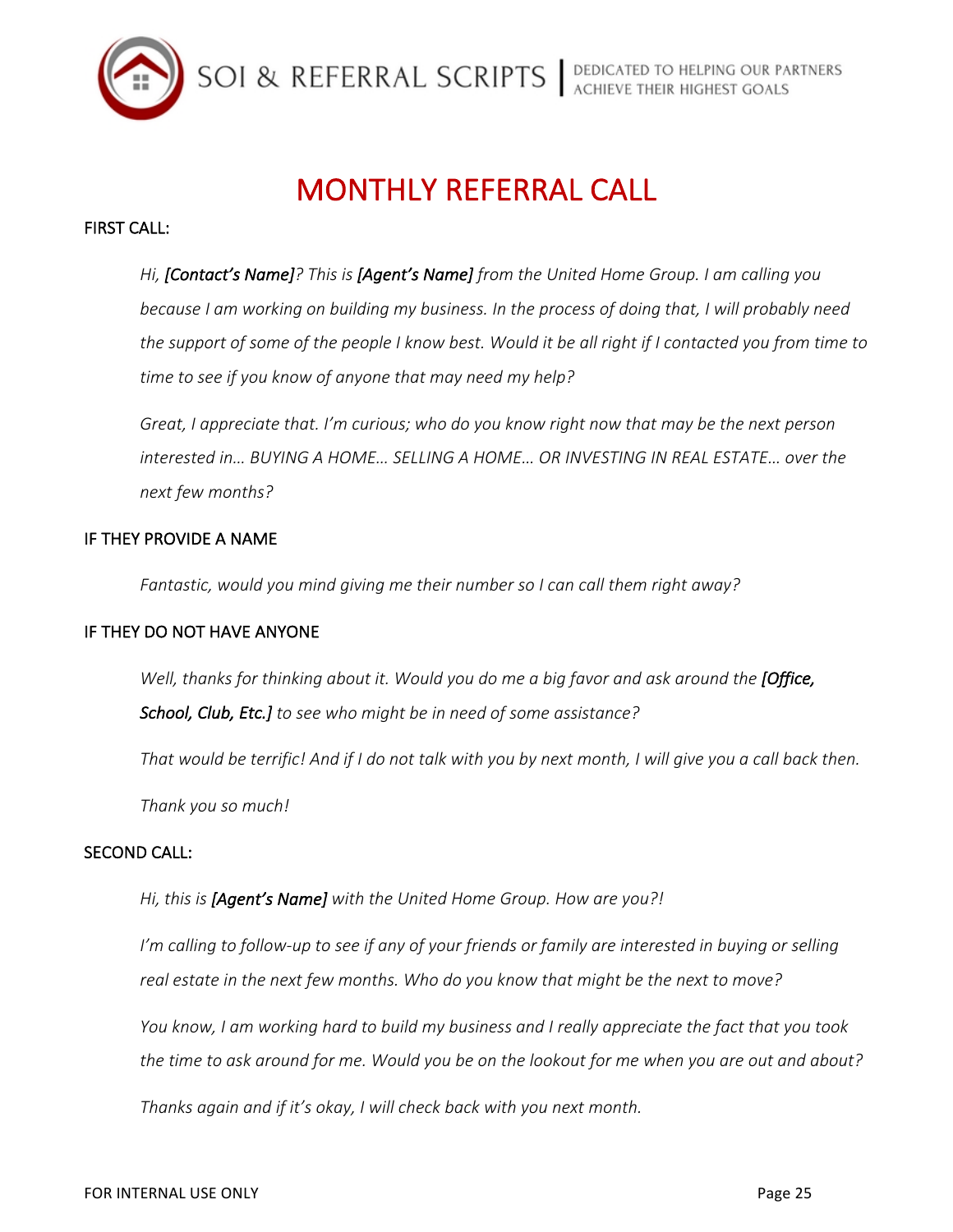

# **THIRD CALL:**

# NOTE: HAVE A NEW LISTING (YOURS, YOUR TEAM'S, OR YOUR OFFICE'S) IN FRONT OF YOU WHEN YOU CALL.

Hi, it's [Agent's Name] with the United Home Group. Yes, that's right, it's me again.

I am calling because I am very excited about a new listing we have in our office. It is a fantastic home and I'm excited about finding a buyer for it. It is [Home/Location Details].

Who do you know that may be interested?

# IF THEY HAVE SOMEONE

Great! Would you mind giving me their number so I can call them right away?

## IF THEY DO NOT HAVE ANYONE

*Well, that's* okay. I would love to send you the info just in case you run across someone that may be looking. And if you think of someone, would you give me a call?

Thanks! Aside from this particular listing, I am always interested in any new referrals. Of all the people you know, who would be the next to move?

I appreciate your time and if it's okay, I will give you a call next month. In the meantime, when *you hear of someone would you call me right away?*

*Thanks again!*

# REPEAT, REPEAT, REPEAT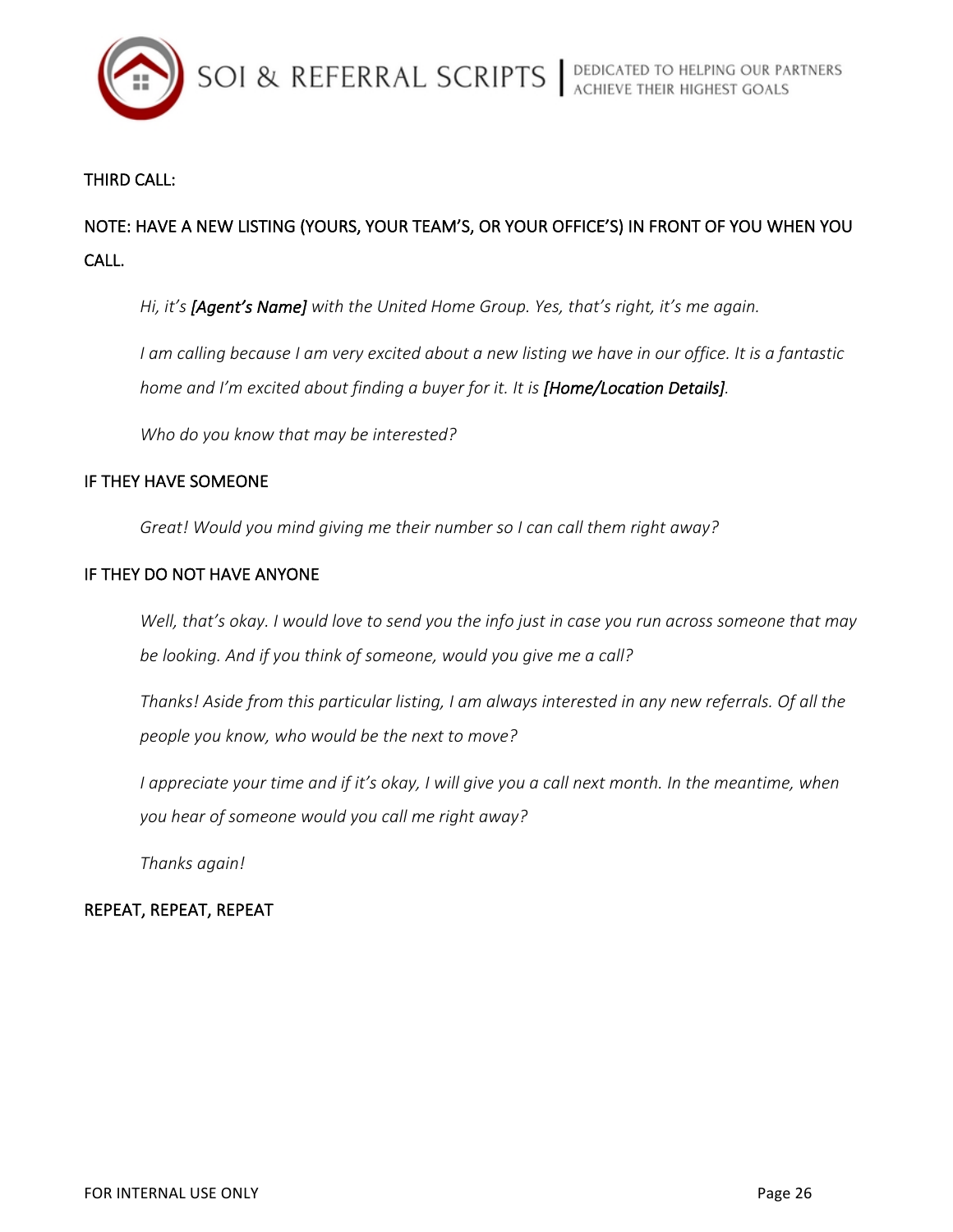

# REFERRAL COMPETITION

Hello, [Contact's Name]! This is [Agent's Name] with the United Home Group.

Do you have two minutes to... HELP ME... with a problem?

*I* am taking a great class today and we are having a competition. I need to get at least ten *referrals* in the next month in order to win. I was just curious, who do you know from [work, school, church, etc.] who is wants to... BUY A HOME... SELL A HOME... OR INVEST IN REAL *ESTATE… that I could call today?*

Great! Thanks for taking a moment to think about that!

# **IF YES**

Would you mind giving me their name and number so I can call the right away?

# IF NO

*Who do you know who might know of someone who wants to... BUY A HOME... SELL A HOME...* OR INVEST IN REAL ESTATE... that I could call today?

# **IF YES OR NO**

And if you think of anyone in the next month, can I count on you to... CALL ME... immediately? *Thank you!*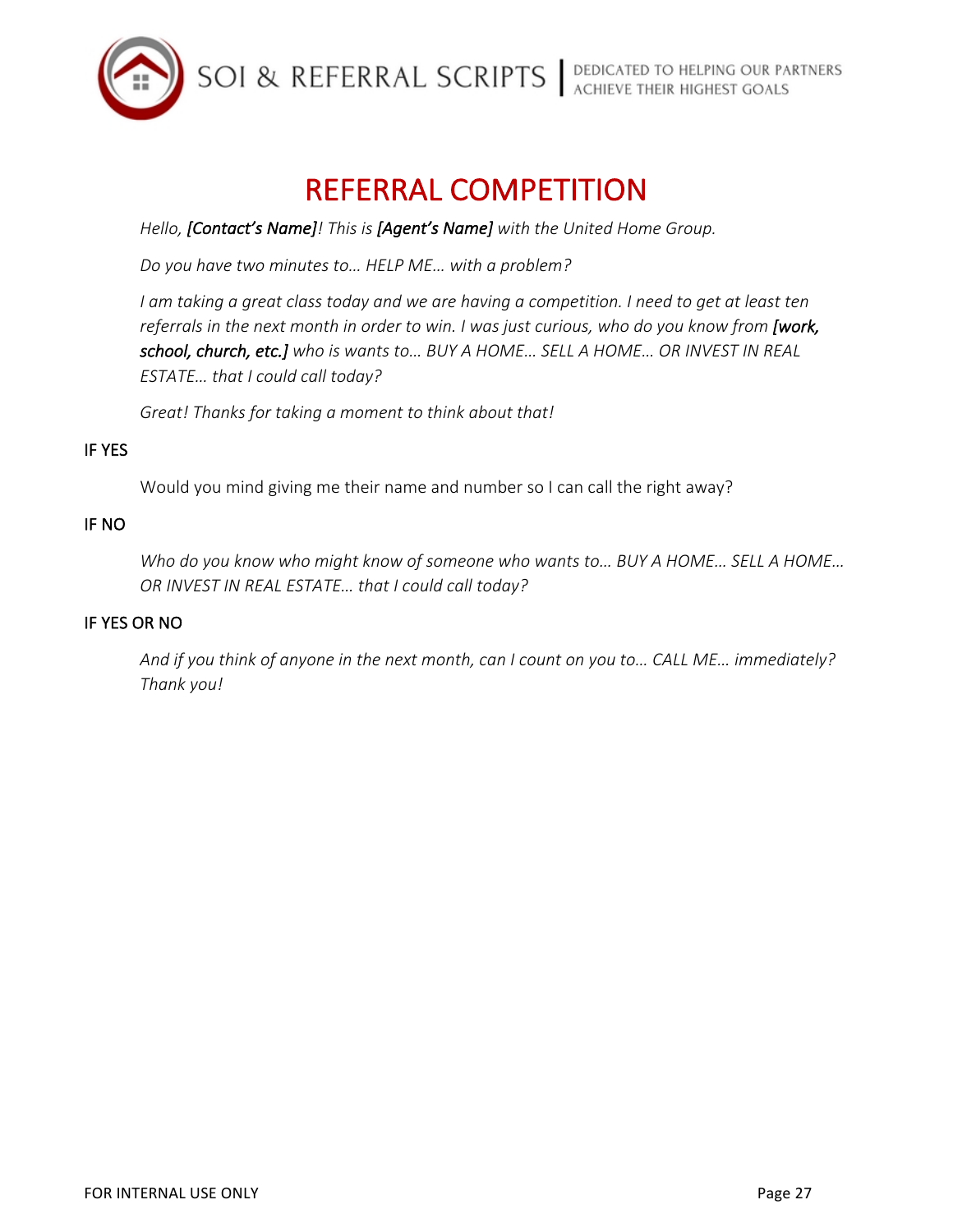

# **REFERRAL FOLLOW UP**

# NOTE: WHEN CALLING A REFERRAL, ALWAYS REFERENCE THE PERSON WHO TOLD YOU TO CALL.

Pretend you are calling a dear friend, your mother, or best friend. Start treating people like they are your best friend and relationships will just happen.

## SCRIPT 1:

Hello, **[Contact's Name]**! This is **[Agent's Name]** with the United Home Group.

**[Referrer's Name]** gave me your number and asked me to call. He/She said you are thinking *about...* [buying a home, making a move]. [Referrer's name], who is a [past client, friend of mine, or we go way back], asked me to call you because he/she said you need [real estate service], and *I'm* calling to see how I may best help.

### SCRIPT 2:

Hello, [Contact's Name]! This is [Agent's Name] with the United Home Group. [Referrer's Name] *gave* me your number and asked me to give you a call regarding your real estate needs.

*I* am a real estate agent her in **[City Name]** and **[Referrer's Name]** said you were looking for a great agent to help you achieve your goal of [buying a home, selling your house, moving, etc.].

Are you still in need of real estate help? [Referrer's Name] was afraid that at a weak moment you *could end up* with a weak agent and that's why they asked for me to call you.

*How may I best help at this time?*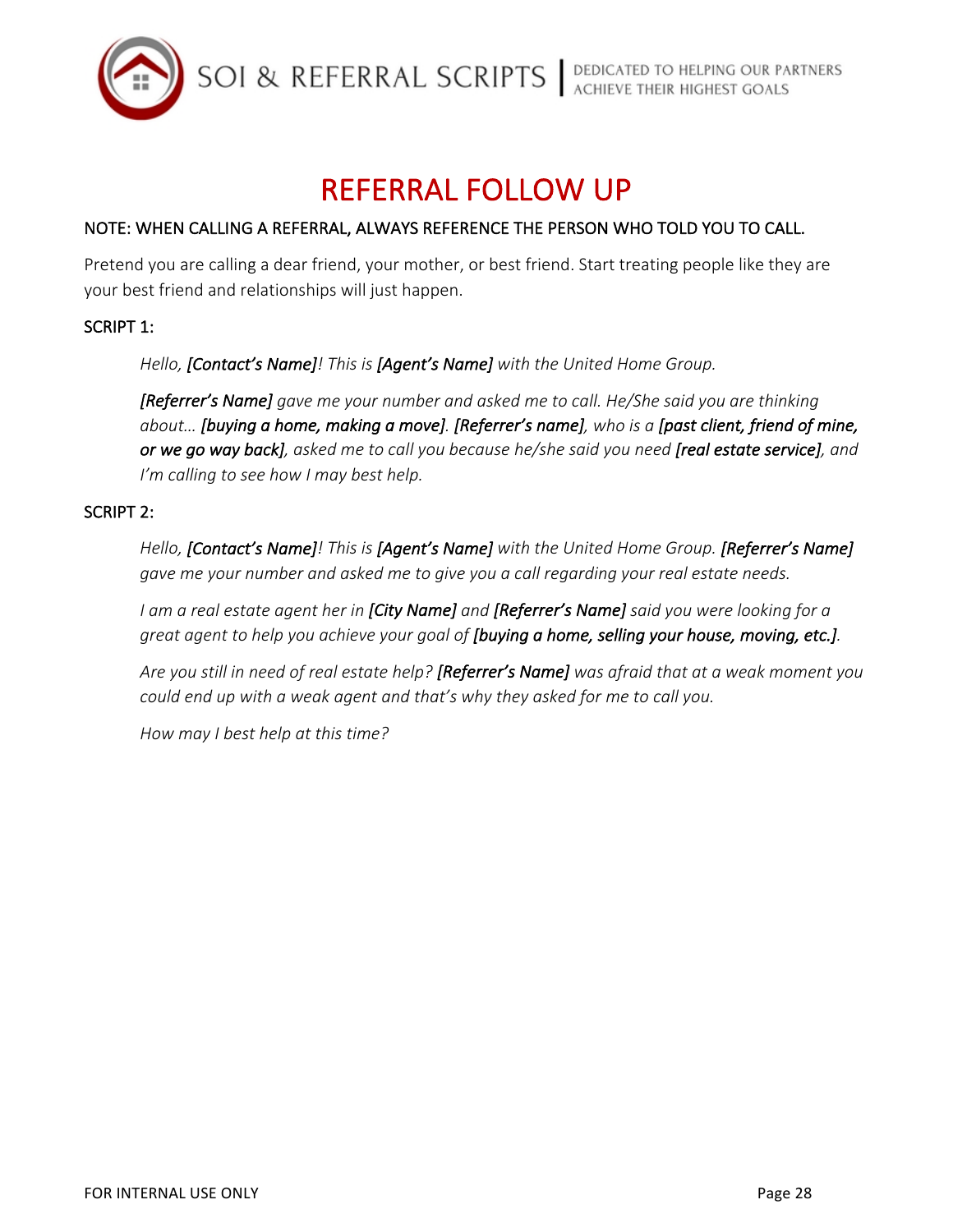

# **EXISTING CLIENT REFERRAL REQUEST**

### SCRIPT 1:

*[Client's Name], the majority of my business comes by word-of-mouth from my clients.* It's how I prefer to run my business. So, if you know anyone that is looking to buy or sell a home this year, *would you mind referring them to me?*

### SCRIPT 2:

*[Client's Name], I* want to work with more clients like you, and I find that people looking to move know others in the same position. How would you feel about referring my services to them?

#### SCRIPT 3:

*[Client's Name], it's been really great working with you thus far, and I feel really grateful to Jane for introducing you to me. If it wasn't for her, I would've never met you. So I just wanted to take* the time to ask you if you know anyone else that is looking to buy or sell a home, and if you would *feel comfortable introducing them to me?* 

#### **SCRIPT 4:**

**[Client's Name]**, who else do you know that needs to move right now?

#### **SCRIPT 5:**

*[Client's Name], you are so great to work with, and I find that people typically hang around* similar people. I would love to work with more people like you, so do you know anyone looking to *move in the near future?* 

#### **SCRIPT 6:**

**[Client's Name]**, because you are in the process of moving right now, you will overhear a lot of *conversations from different people looking to move when you are out and about.* When you do, *would you mind giving them my phone number and ask them to call me?*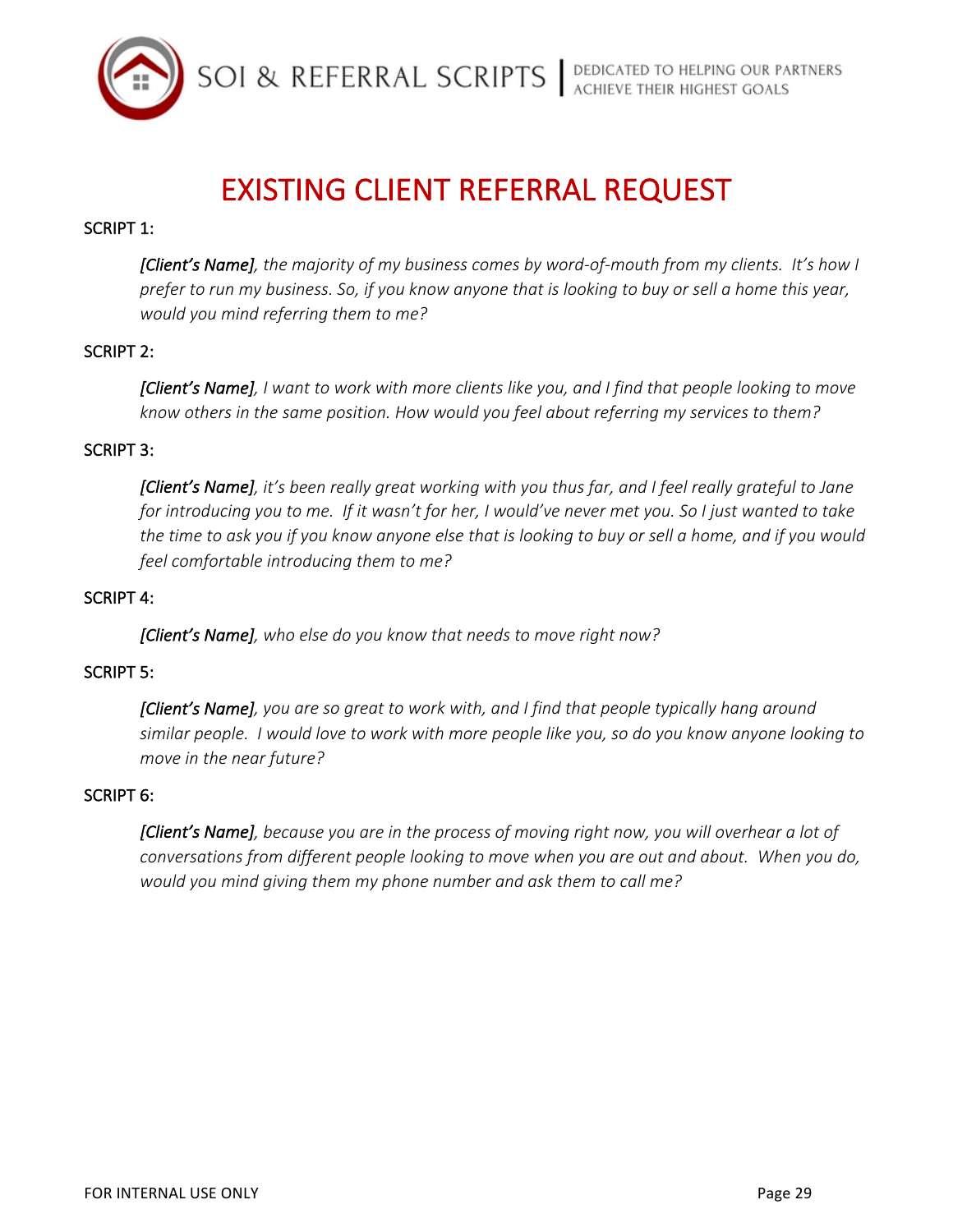# GENERAL SCRIPTS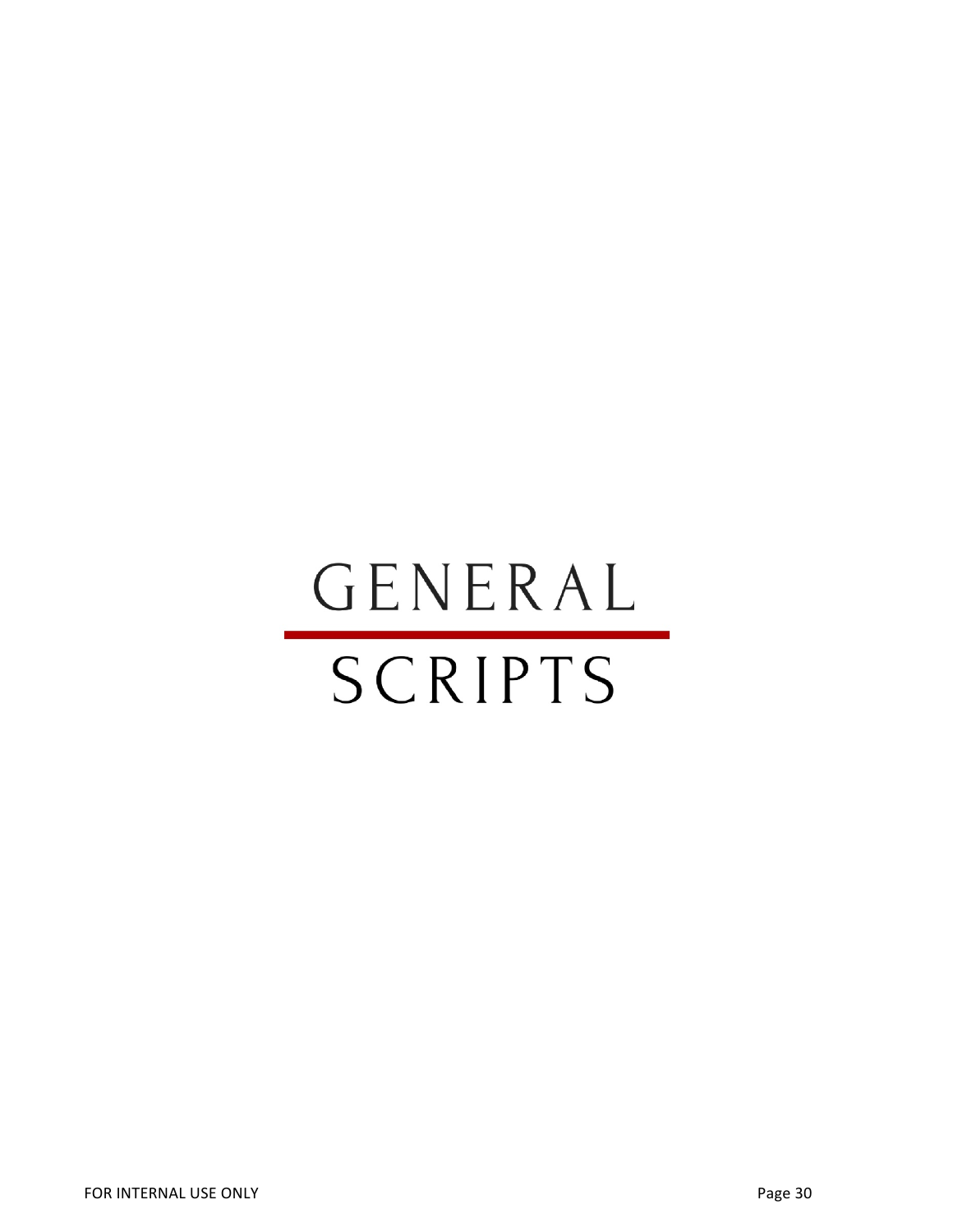

# OPEN HOUSE CALL AROUND

Hi, this is [Agent's Name] with the United Home Group. Your neighbor's home at [Address] is for *sale and we are holding a special open house on [Day] at [Time]. Since we know that the ultimate* purchaser of a home is often a friend, family member or acquaintance of someone that already *lives* in the same neighborhood, we are inviting the entire neighborhood to come by to take a *look.*

So, if you happen to know or meet someone looking to move into your community, this is a great *way* for you to hand-pick pick your own neighbors! Do you think you can swing by?

### **IF YES**

Great! And since we are doing everything we can to get your neighbor's home sold, I promised *my* seller that I'd ask: Do you know anyone looking to buy or sell a home in the area?

#### *IF NO*

*No* problem, I totally understand. And since we are doing everything we can to get your neighbor's home sold, I promised my seller that I'd ask: Do you know anyone looking to buy or sell a home in the near future?

And by the way, it's my intent to specialize & focus my practice in this neighborhood. So, I'm providing all of the homeowners a complimentary home value analysis in the hope that they *might consider interviewing me when and if they ever decide to sell their home in the future. Would knowing your home's current value be of any benefit to you?"* 

#### **IF THEY ARE HESITANT OR SAY NO**

*I* see, and I want to assure you that there would be absolutely no obligation on your part. Again, *this* is a courtesy service that I am providing to all your neighbors with the hope that if you *decided* to sell 5, 10 or 20 years down the road, you would consider interviewing me for the job. I *would also never want you to straighten up your home just for me. I'm a Realtor and we're very* used to viewing homes long before they're ready to show. I assure you it won't affect the value at all, and I'll be in and out in minutes. How does that sound?

#### *IF YES*

Great! Would **[Time]** or **[Time]** tomorrow work better for you?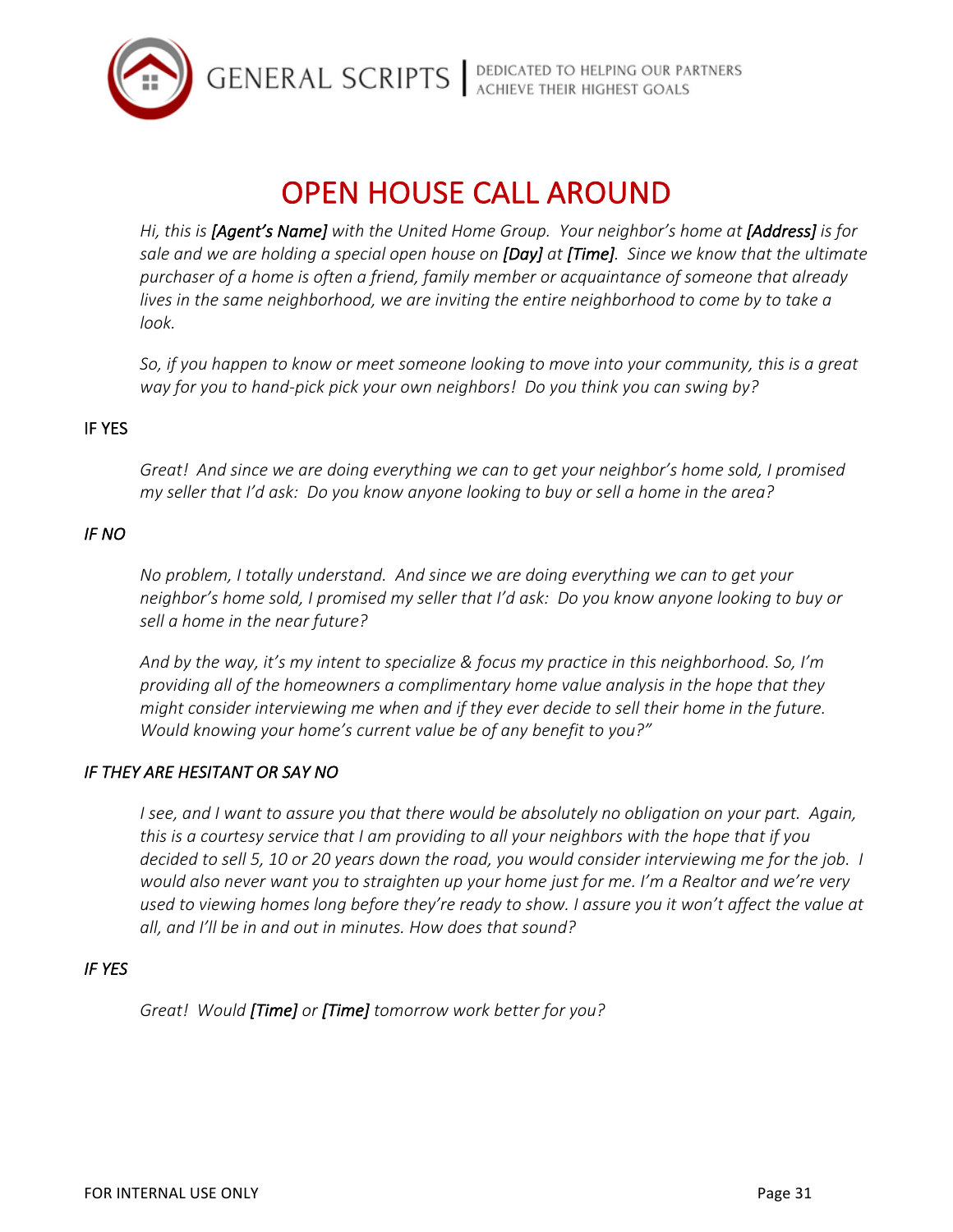

### *IF NO*

*No problem, consider this a standing offer, so feel free to contact me if you are ever curious about* your home's current value. In the meantime, can I count on you to let me know if you bump into anyone looking to move into the area so that we can get your neighbor's home sold?

Great! I truly appreciate your time and help.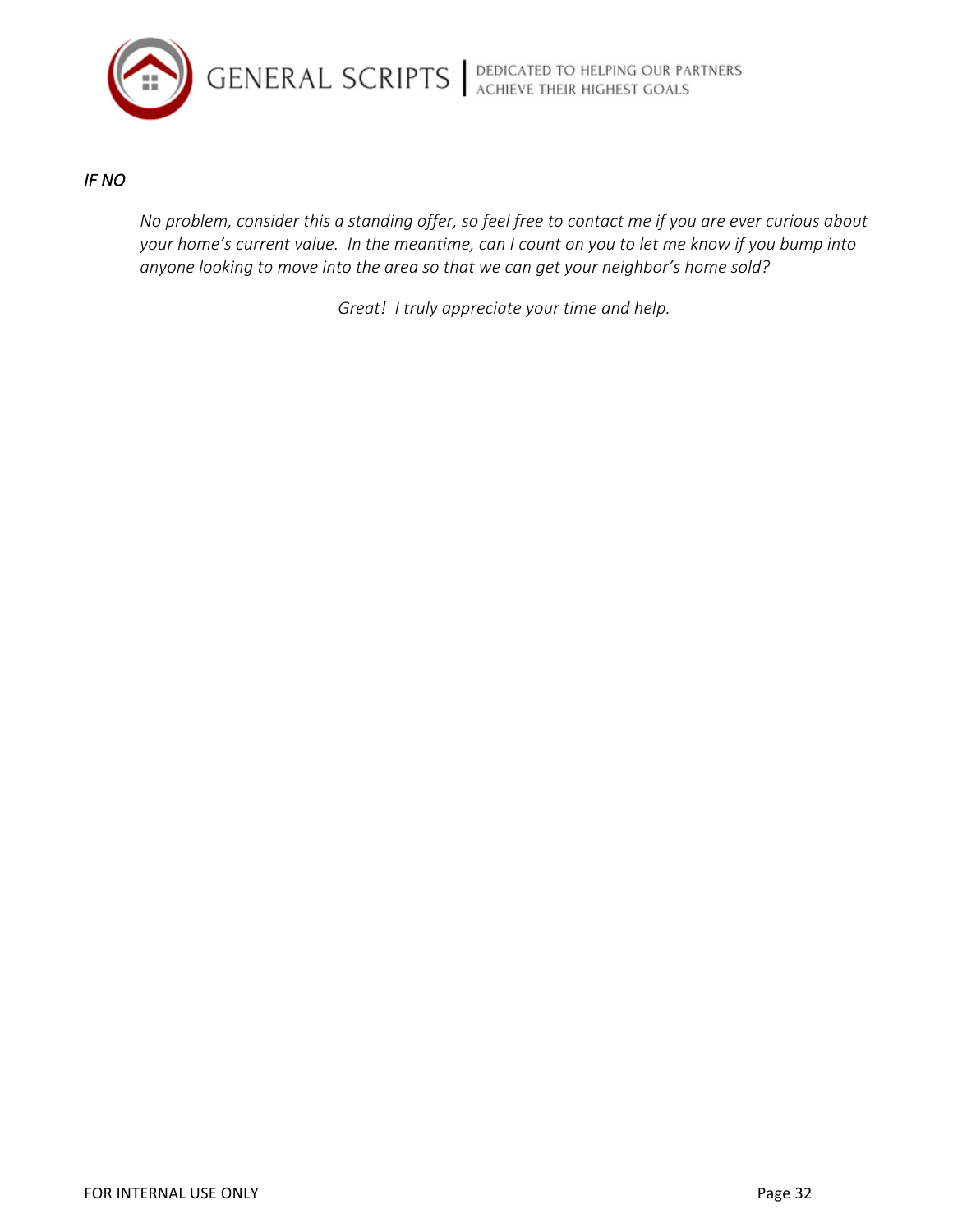

# **OPEN HOUSE -INVITE YOUR DATABASE**

## SCRIPT:

Hello, [Lead Name]! This is [Agent's Name] with the United Home Group.

*This* is just a quick call to invite you to an open house in [Area]. I know that you live close to that *neighborhood and I would love to see you!* 

*I* understand you are probably not in the market to... BUY A HOME... yet I will be there from *[Time]* to *[Time]* on *[Day]*. Do you think you can make it?

And if you know of anyone that may be looking in the area, would you do me a favor and extend the invite to them? In fact, I would be happy to call them myself. Can you think of anyone right *now?* 

Thanks for thinking about that and I hope to see you/talk to you soon!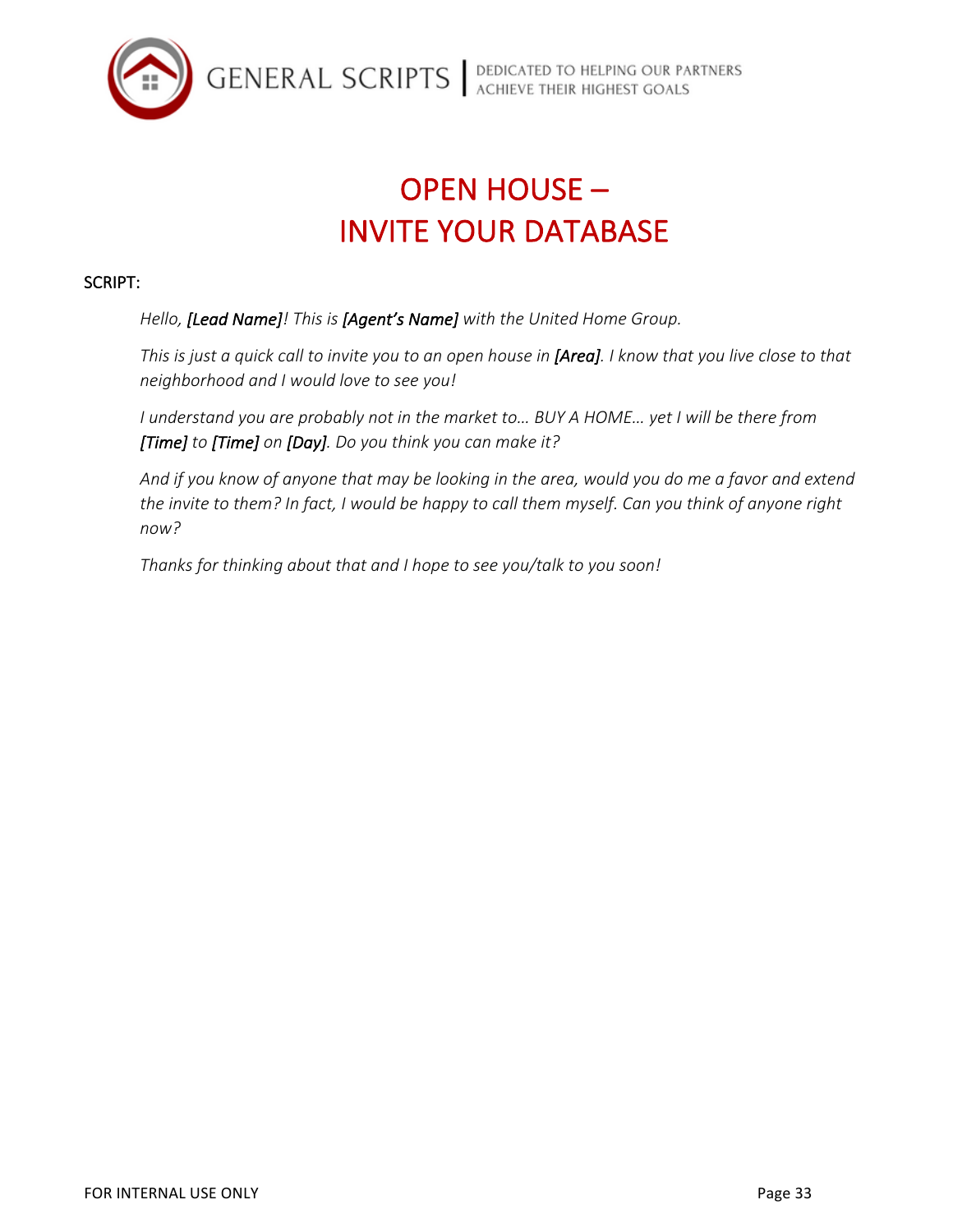

# OPEN HOUSE – DOOR KNOCKING

#### SCRIPTS:

Hi, this is [Agent's Name] with the United Home Group. Your neighbor's home at [Address] is for *sale and we are holding a special open house on [Day] at [Time].* 

We promised the sellers we would let the neighborhood know and I wanted to let you know *personally.* 

Do you happen to know of anyone that may be thinking about making a move into the *neighborhood?*

#### **IF YES**

*Great!* Would you mind giving me their number so I can call and invite them right away?

#### *IF NO*

*No problem, I totally understand.*

#### REGARDLESS

*While I* have you, do you know of anyone in the neighborhood that is thinking about making a *move?*

How about yourself, have you thought of making a move in the near future?

And by the way, it's my intent to specialize & focus my practice in this neighborhood. So, I'm providing all the homeowners with a complimentary home value analysis in the hope that they *might consider interviewing me when and if they ever decide to sell their home in the future. Would knowing your home's current value be of any benefit to you?* 

#### **IF THEY ARE HESITANT OR SAY NO**

*I* see, and I want to assure you that there would be absolutely no obligation on your part. Again, *this* is a courtesy service that I am providing to all your neighbors with the hope that if you *decided to sell 5, 10 or 20 years down the road, you would consider interviewing me for the job. I* would also never want you to straighten up your home just for me. I'm a Realtor and we're very used to viewing homes long before they're ready to show. I assure you it won't affect the value at all, and I'll be in and out in minutes. How does that sound?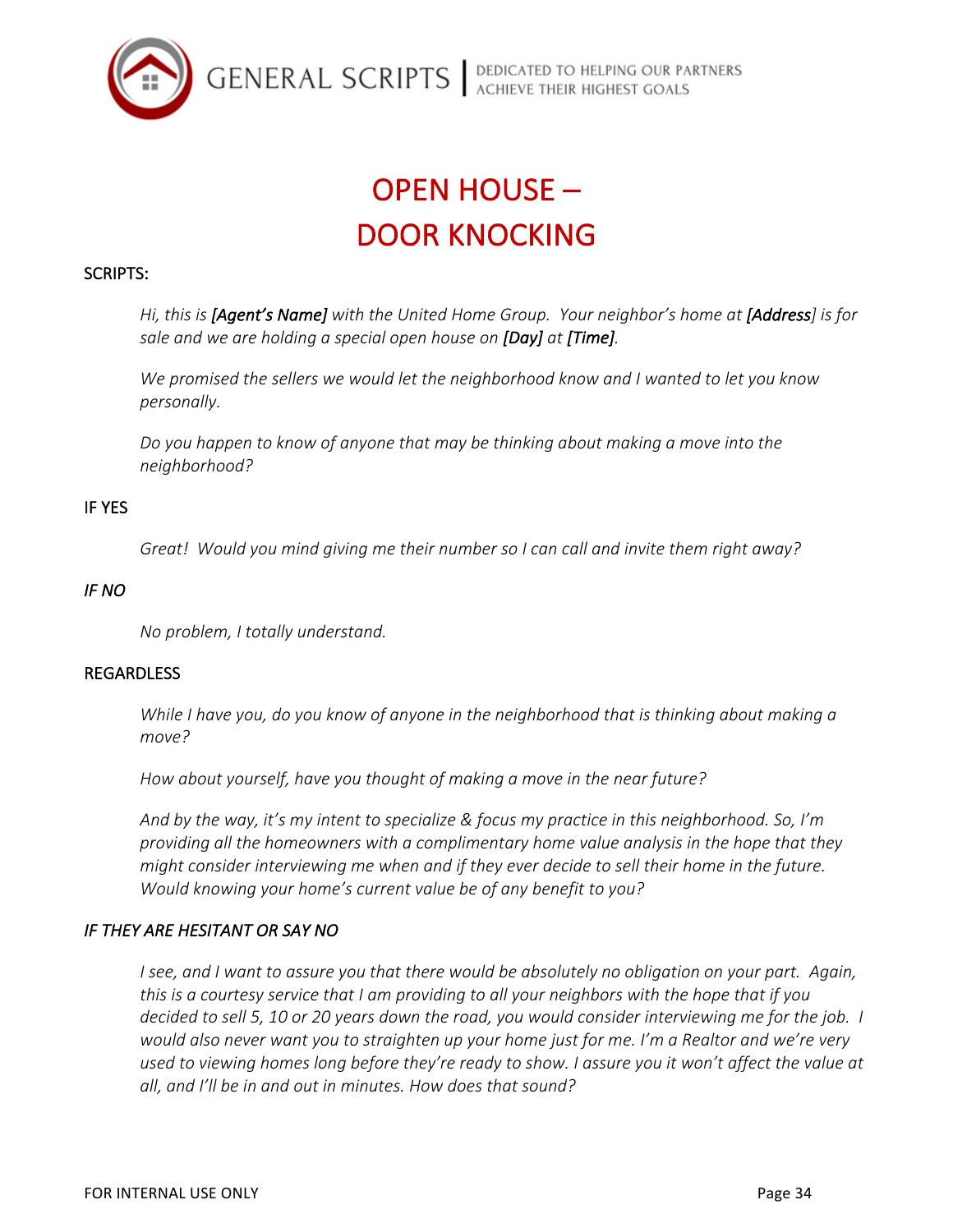

### *IF YES*

*Great! Would [Time] or [Time] on [Day] work better for you?* 

#### *IF NO*

*No problem, consider this a standing offer, so feel free to contact me if you are ever curious about your* home's current value. In the meantime, can I count on you to let me know if you bump into anyone looking to move into the area so that we can get your neighbor's home sold?

Great! I truly appreciate your time and help.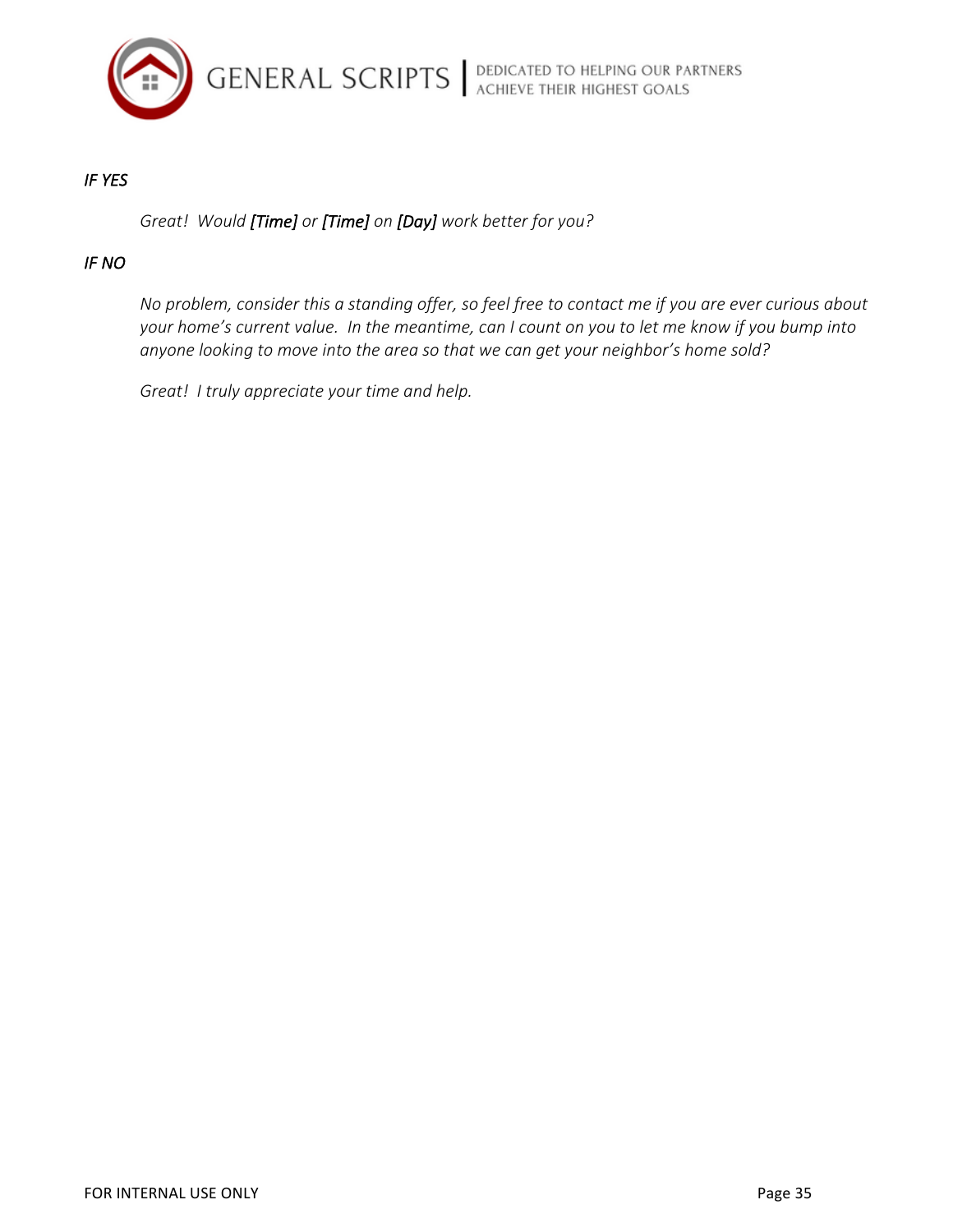

# **OPEN HOUSE-AT THE EVENT**

# SCRIPT 1:

Hello! Thanks for stopping by! My name is [Agent's Name] with the United Home Group.

*May I ask you just one favor today? Great, thank you! I promised the seller I would do this with* every visitor. After viewing the property, would you please just stop by and tell me two things?

- 1. What did you like most about the property?
- 2. If you could, what would you change about the property?

# NOTE: WHEN THEY COME BACK, ENGAGE THEM WITH THE LPMAMA SCRIPT.

## SCRIPT 2:

*Hello!* Thanks for stopping by! My name is **[Agent's Name]** with the United Home Group.

*You know, typically people come to our open houses for one of two reasons.* 

- 1. *They are thinking about buying.*
- 2. They are wondering what their home is worth.

Which of those two would you happen to be?

NOTE: IF #1, ENGAGE THEM IN "LPMAMA SCRIPT" DIALOGUE AFTER ALLOWING THEM TO TOUR THE HOME AND PROVIDE FEEDBACK TO YOU. IF #2, ENGAGE THEM IN THE "OPEN HOUSE SCRIPT - CALL AROUND" DIALOGUE, SPECIFIC TO HOME VALUATIONS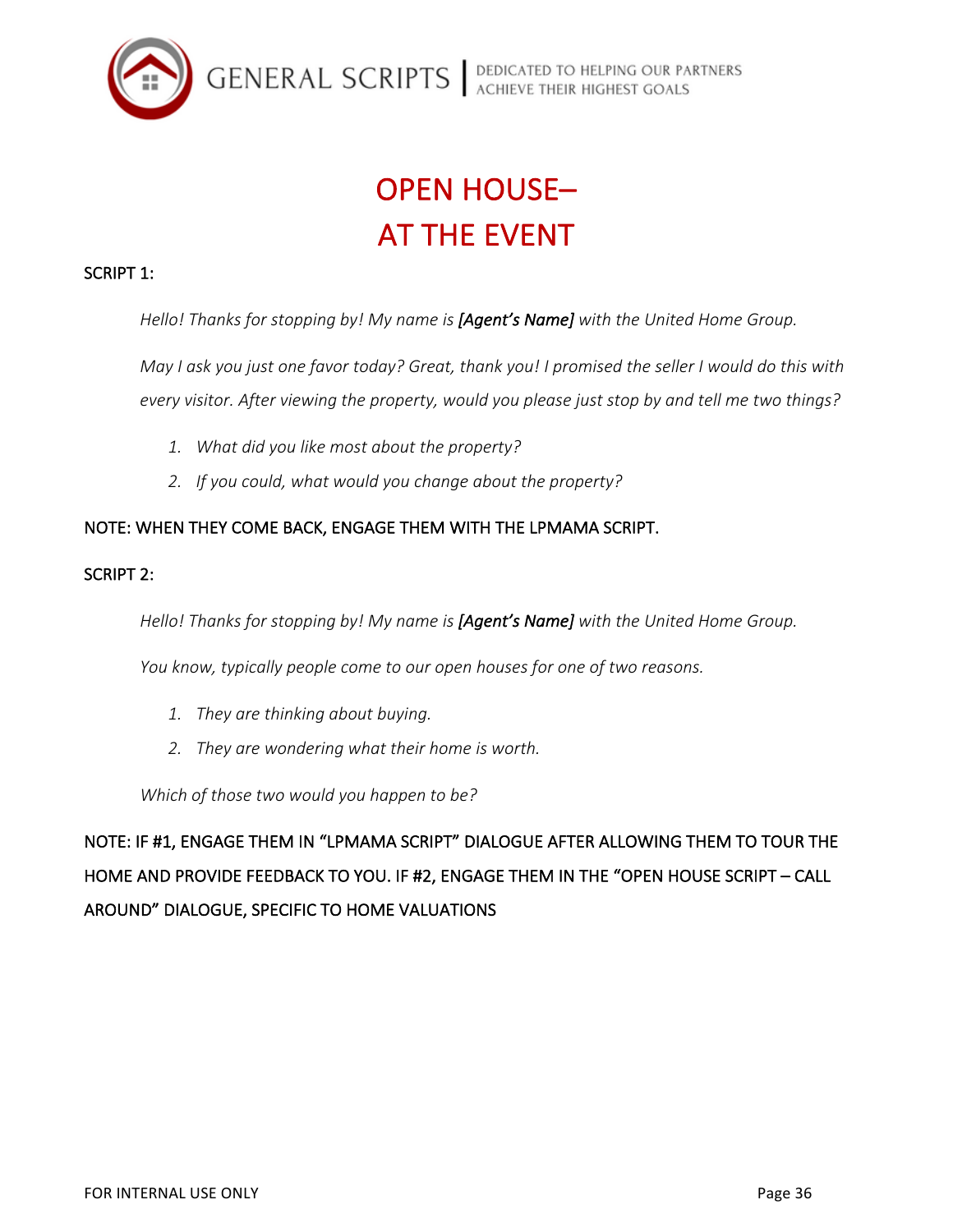

# **GEOGRAPHIC FARMING**

Hello, this is [Agent's Name] with the United Home Group.

Thanks for taking my call and I promise I will be brief. I specialize in helping buyers and seller in *our area of [Subdivision Name].*

*I* just wanted to let you know what is happening in **[Subdivision Name]**. (Provide them with some *quick* information about the school(s), stores, new construction, roads, or anything close by that *may be of interest).*

Also, I am conducting a quick survey for our newsletter to find out the three main reasons why *people enjoy our area.*

*What do you like best about [Subdivision Name]? Anything else?* 

*Is* there anything you would like to see change in our area?

*I* have buyers for our area from time to time (or right now if you do) and I would like to know...

*How did you happen to choose this area?*

If you were to move, where would you go next?

*Great, when might that be?*

Thanks for taking a moment to help me and I'm curious, by chance do you know of anyone from *the neighborhood or even elsewhere that is wanting to... SELL A HOME ... BUY A HOME ... or ... INVEST IN REAL ESTATE* ... who is in need of a great agent?

#### **IF YES**

Great! Would you mind giving me their number so I can call them right away?

*When* I complete the survey I would like to send you the results as well as what is happening in *home sales so you can track what your home is worth.* I send this information via email. What is *your email address?* 

*Thanks again and I will send out the results along with the sales that are taking place in our area* within the next month.

*Keep* my name in mind and, once again, this is **[Agent's Name]**.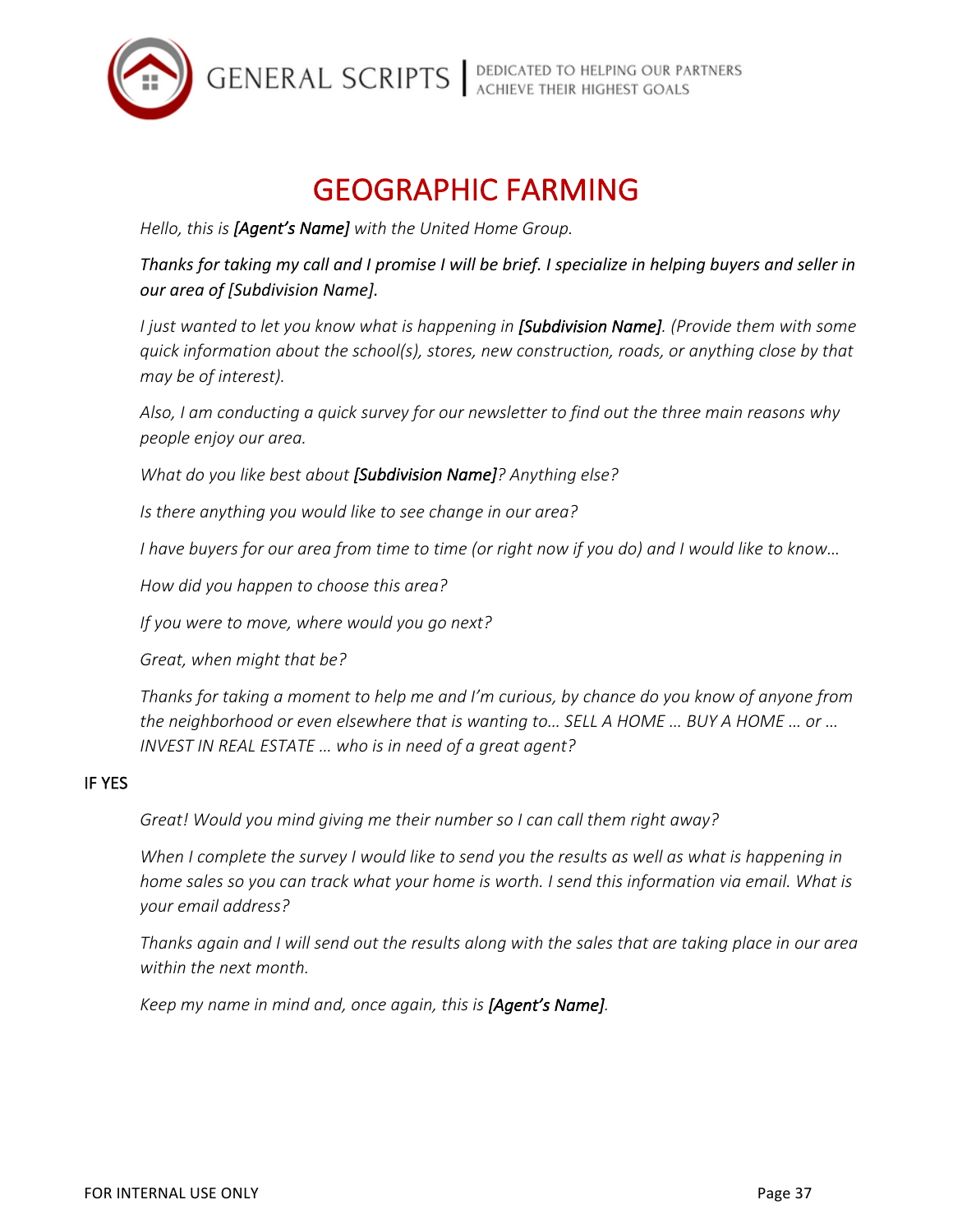

# LEAD FOLLOW-UP

*Hello, thanks for taking my call. May I please speak with [Lead's Name]? This is [Agent's Name]* with the United Home Group.

# ONCE YOU KNOW YOU ARE SPEAKING TO THE APPROPRIATE PERSON

We spoke [Time Frame] ago and at that time I promised I would call you back. And naturally, I am calling you back. When we last spoke you mentioned that you were planning to ... [Sell your House/Buy a Home]... because [Their Reason]. Are those still your plans?

### **IF YES**

Great, when is the best time for us to get together? Do weekdays work best, or are weekends *better?*

#### IF NO

*I* am curious, what has changed since our last conversation?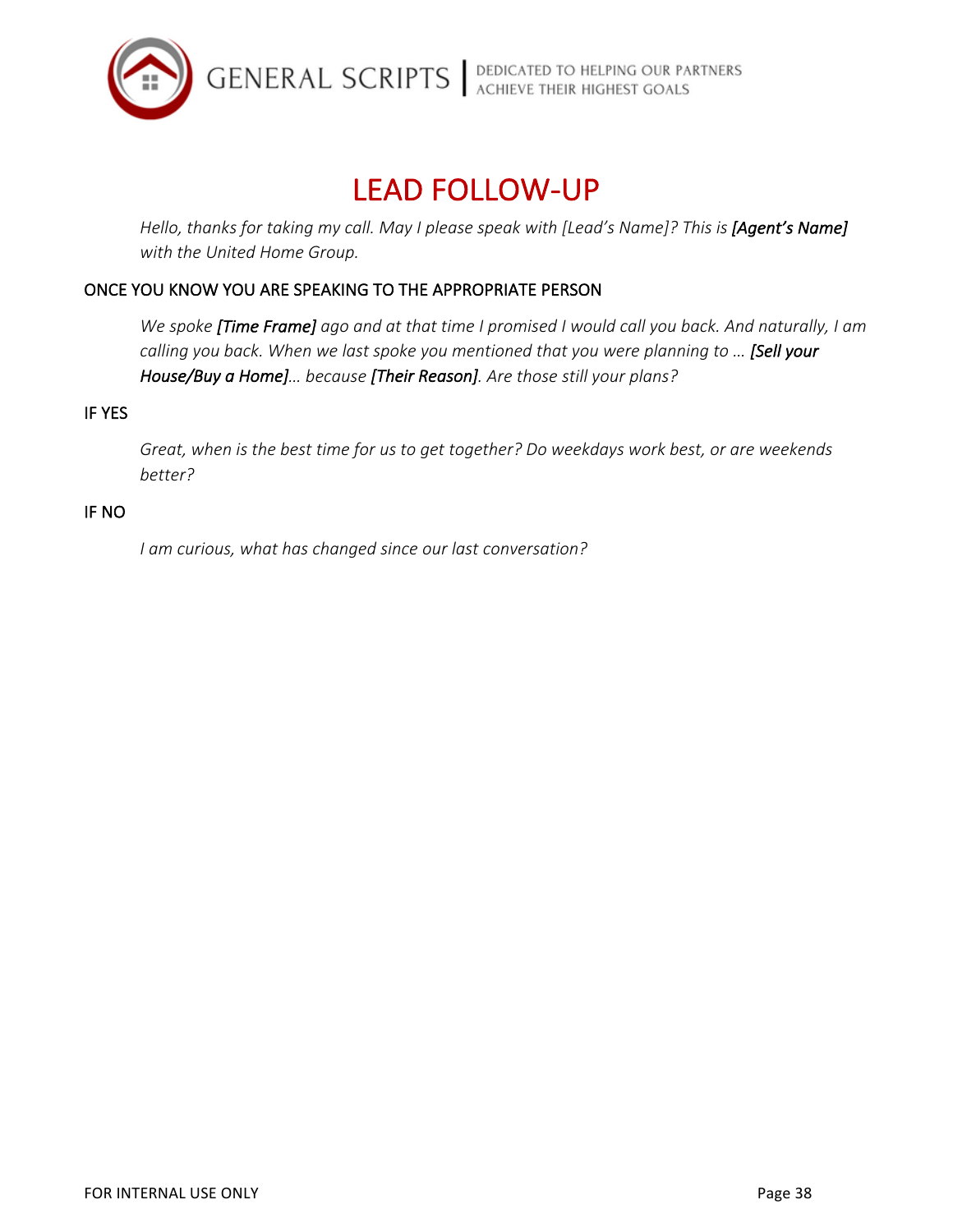

# **JUST LISTED**

# NOTE: IF THE LISTING YOU ARE CALLING IS NOT YOURS OR UHG'S, CHANGE "I HAD QUITE A FEW BUYERS..." TO "THERE ARE STILL QUITE A FEW BUYERS LOOKING TO PURCHASE IN OUR AREA."

Hello, this is [Agent's Name] with the United Home Group. Thanks for taking my call and I *promise I will be brief.*

*I* wanted you to be one of the first to hear that the home located at [Address] just sold and if you are... LIKE ME... you like to keep on top of the prices of homes in your area.

*It is* [# of] bedrooms, [# of] bathrooms, and has a [#] car garage. It was listed at [\$\$\$].

*I* had quite a few buyers look at this home and are still looking to... BUY A HOME... so by chance do you know of a neighbor that is looking to... SELL A HOME?

Do you know of anyone that would like to... BUY A HOME... in our area?

*Thanks for taking a moment to think about that.* 

# **If YES**

Great! Would you mind giving me their number so I can call them right away?

## IF NO

Do you know of anyone that may know someone that is thinking about... BUYING A HOME,... *SELLING A HOME,… OR INVESTING IN REAL ESTATE…?*

## **IF YES OR NO**

Thank you so much and can I count on you to... CALL ME RIGHT AWAY... if you hear of someone that could use my help?

(Provide your contact info and ask for their email)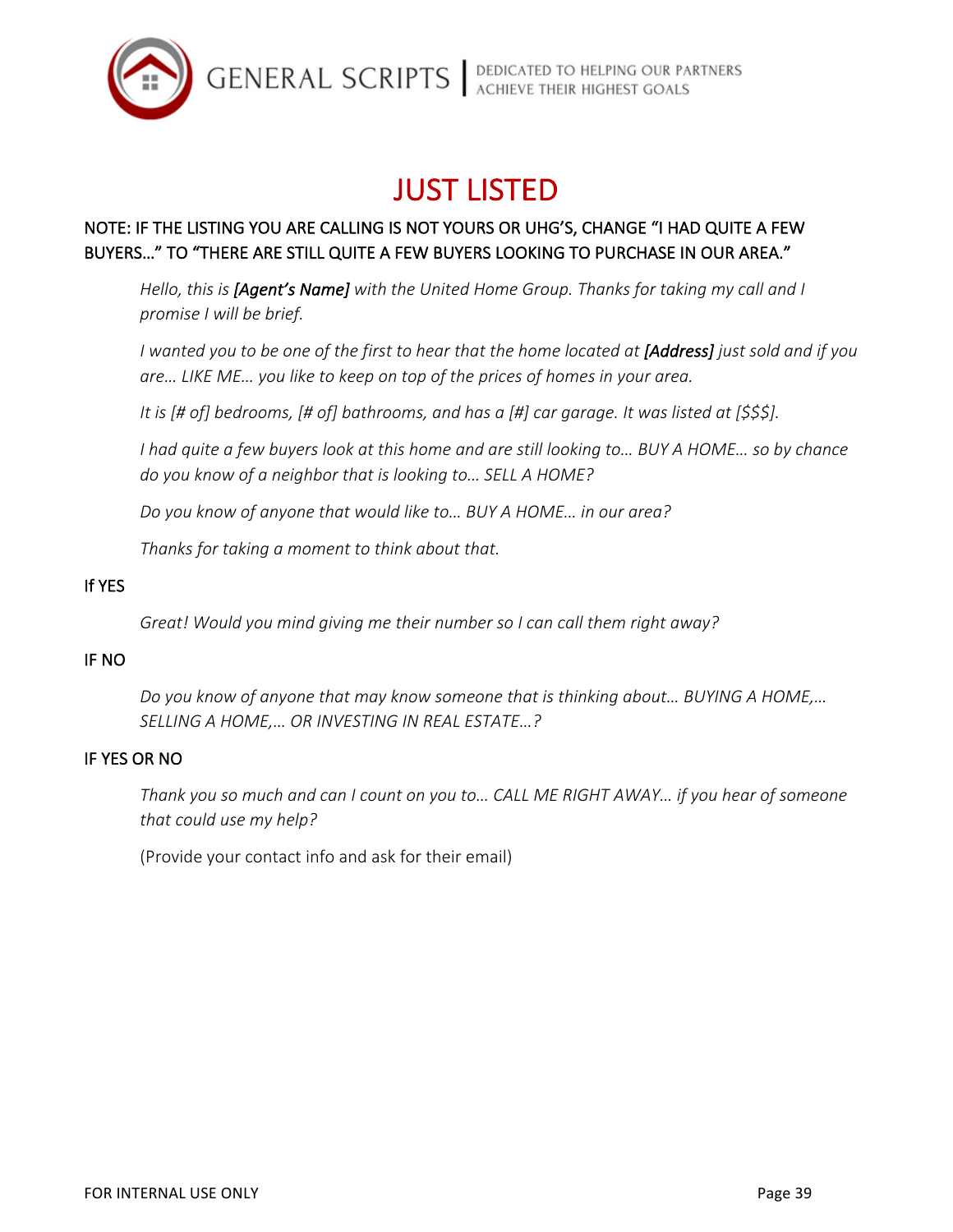**GENERAL SCRIPTS** ACHIEVE THEIR HIGHEST GOALS



# **JUST SOLD**

*Hello!* Thanks for taking my call. My name is [Agent's Name] with the United Home Group.

*We just sold a home not too far from you and we were able to generate a lot of interest in the home through our marketing. There are a lot of buyers who really want to live in your area and* we promised them we'd reach out to the neighbors to see, who do you know who is looking to... *SELL THEIR HOUSE?* 

## **IF THEY GIVE YOU A NAME**

Great! Would you mind giving me their number so I can call them right away?

And by the way, it's my intent to specialize & focus my practice in this neighborhood. So, I'm providing all the homeowners with a complimentary home value analysis in the hope that they might consider interviewing me when and if they ever decide to sell their home in the future. Would knowing your home's current value be of any benefit to you?

# **IF THE DO NOT GIVE YOU A NAME**

*No problem.* Thanks for taking a moment to think about that.

And by the way, it's my intent to specialize & focus my practice in this neighborhood. So, I'm providing all the homeowners with a complimentary home value analysis in the hope that they *might consider interviewing me when and if they ever decide to sell their home in the future. Would knowing your home's current value be of any benefit to you?* 

# **IF THEY ARE HESITANT OR SAY NO**

*I* see, and I want to assure you that there would be absolutely no obligation on your part. Again, *this* is a courtesy service that I am providing to all your neighbors with the hope that if you *decided* to sell 5, 10 or 20 years down the road, you would consider interviewing me for the job. I *would also never want you to straighten up your home just for me. I'm a Realtor and we're very* used to viewing homes long before they're ready to show. I assure you it won't affect the value at all, and I'll be in and out in minutes. How does that sound?

## *IF YES*

*Great! Would [Time] or [Time] on [Day] work better for you?*

# *IF NO*

No problem, consider this a standing offer, so feel free to contact me if you are ever curious about *your* home's current value. In the meantime, can I count on you to let me know if you bump into anyone *looking* to move into the area so that we can get your neighbor's home sold?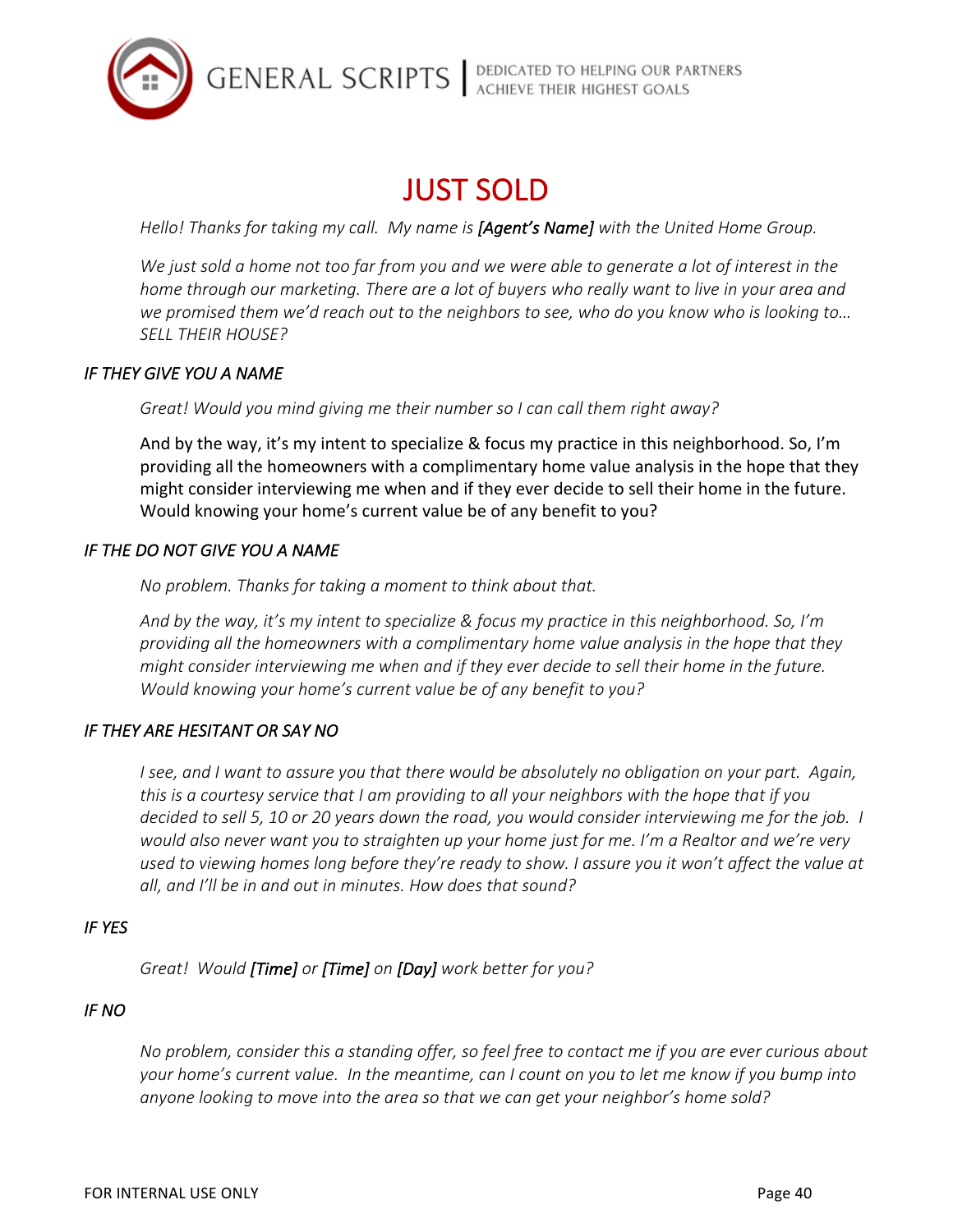**GENERAL SCRIPTS** ACHIEVE THEIR HIGHEST GOALS



Great! I truly appreciate your time and help.

Thank you so much and can I count on you to... CALL ME RIGHT AWAY... if you hear of someone that could use my help?

(Provide your contact info and ask for their email)